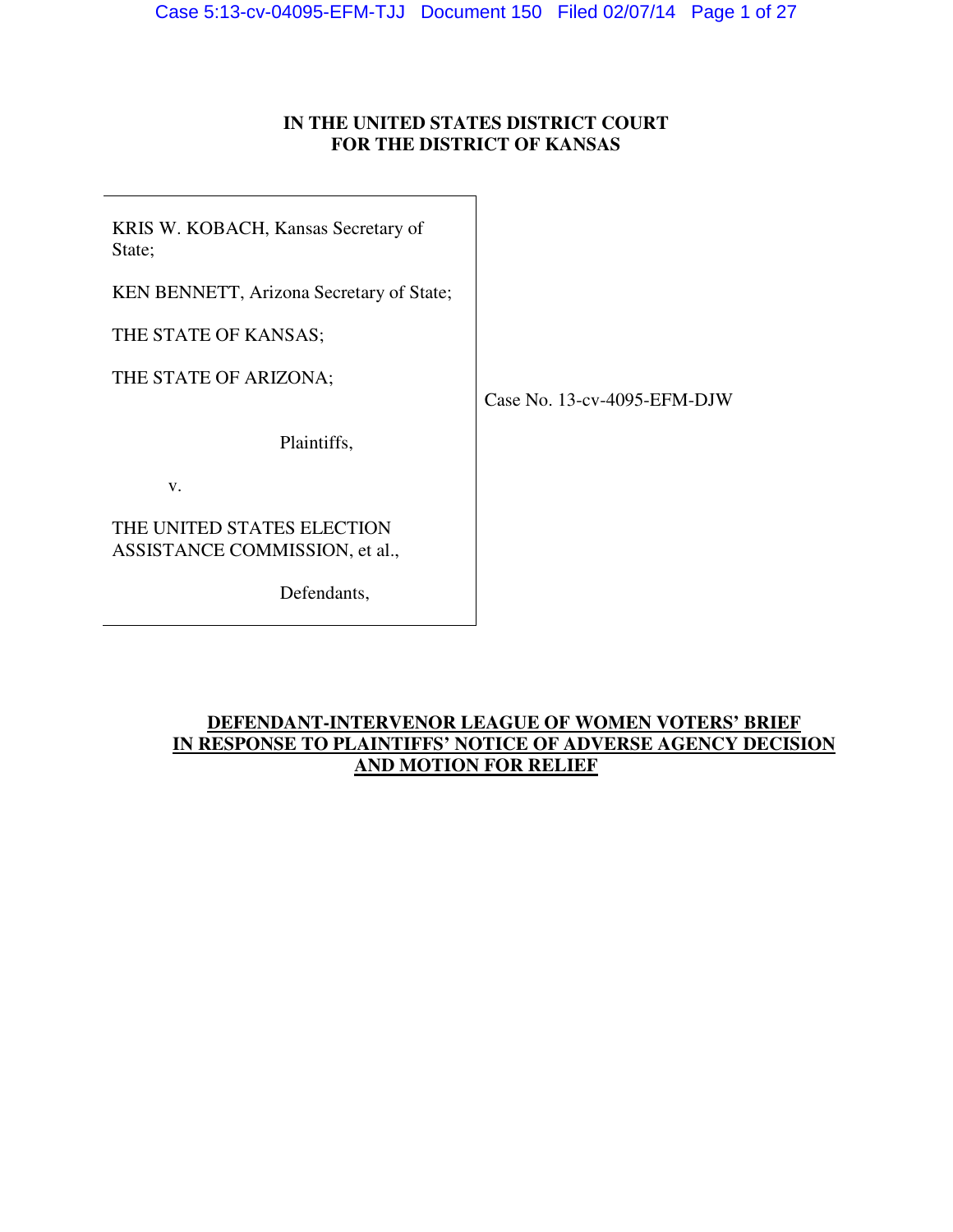# **TABLE OF CONTENTS**

| $\mathbf{I}$ . | STATEMENT OF THE NATURE OF THE MATTER BEFORE THE COURT 1 |    |                                                                  |  |  |  |
|----------------|----------------------------------------------------------|----|------------------------------------------------------------------|--|--|--|
| II.            |                                                          |    |                                                                  |  |  |  |
| III.           |                                                          |    |                                                                  |  |  |  |
|                | A.                                                       |    | The EAC's Uniform Interpretation of "Necessary" in the NVRA Is   |  |  |  |
|                |                                                          | 1. | Under the NVRA, Documentary Proof of Citizenship is Not          |  |  |  |
|                |                                                          | 2. | The EAC's Reasonable and Consistent Interpretation of the        |  |  |  |
|                | <b>B.</b>                                                |    | Plaintiffs Cannot Prove That Documentary Proof of Citizenship Is |  |  |  |
|                |                                                          | 1. | The EAC Determination Is Not Arbitrary or Capricious 15          |  |  |  |
|                |                                                          | 2. | The EAC's Decision Does Not Preclude Plaintiffs From             |  |  |  |
| IV.            |                                                          |    |                                                                  |  |  |  |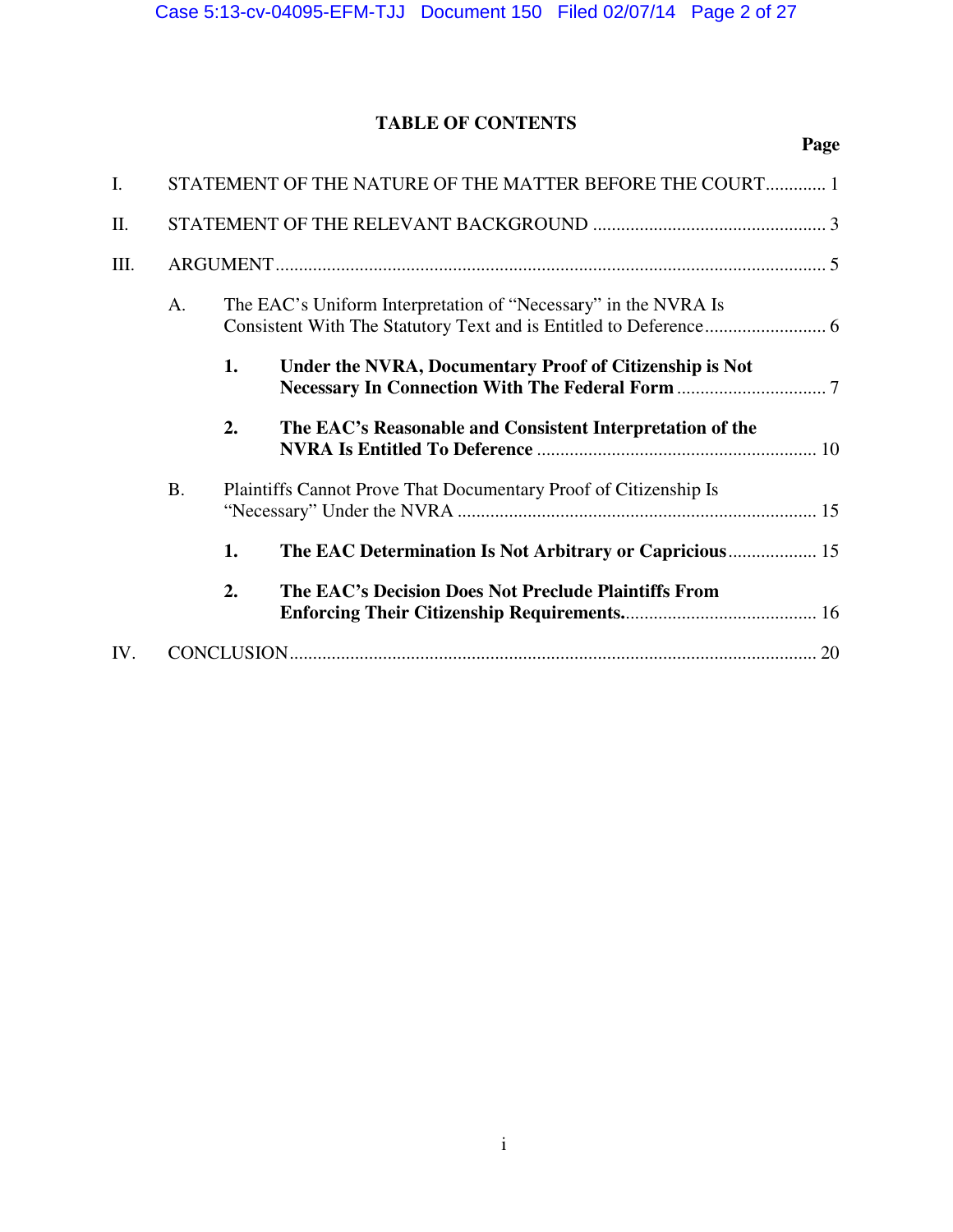# **TABLE OF AUTHORITIES**

# **Page**

# **Cases**

| Anderson v. U.S. Dep't of Housing & Urban Dev.,           |  |
|-----------------------------------------------------------|--|
| Ariz. v. Inter Tribal Council of Ariz., Inc.,             |  |
| Aviva Life & Annuity Co. v. F.D.I.C.,                     |  |
| Barrera-Quintero v. Holder,                               |  |
| Bowles v. Seminole Rock & Sand Co.,                       |  |
| Bowman Transp., Inc. v. Arkansas-Best Freight Sys., Inc., |  |
| Chevron, U.S.A. v. Natural Res. Def. Council, Inc.,       |  |
| City of Colo. Springs v. Solis,                           |  |
| Decker v. Nw. Envtl. Def. Ctr.,                           |  |
| Ecology Ctr., Inc. v. U.S. Forest Serv.,                  |  |
| Hoyl v. Babbitt,                                          |  |
| I.N.S. v. Aguirre-Aguirre,                                |  |
| Nat'l Cable Telecomm. Ass'n v. Brand X Internet Servs.,   |  |
| Newton v. F.A.A.,                                         |  |
| Oklahoma v. U.S. E.P.A.,                                  |  |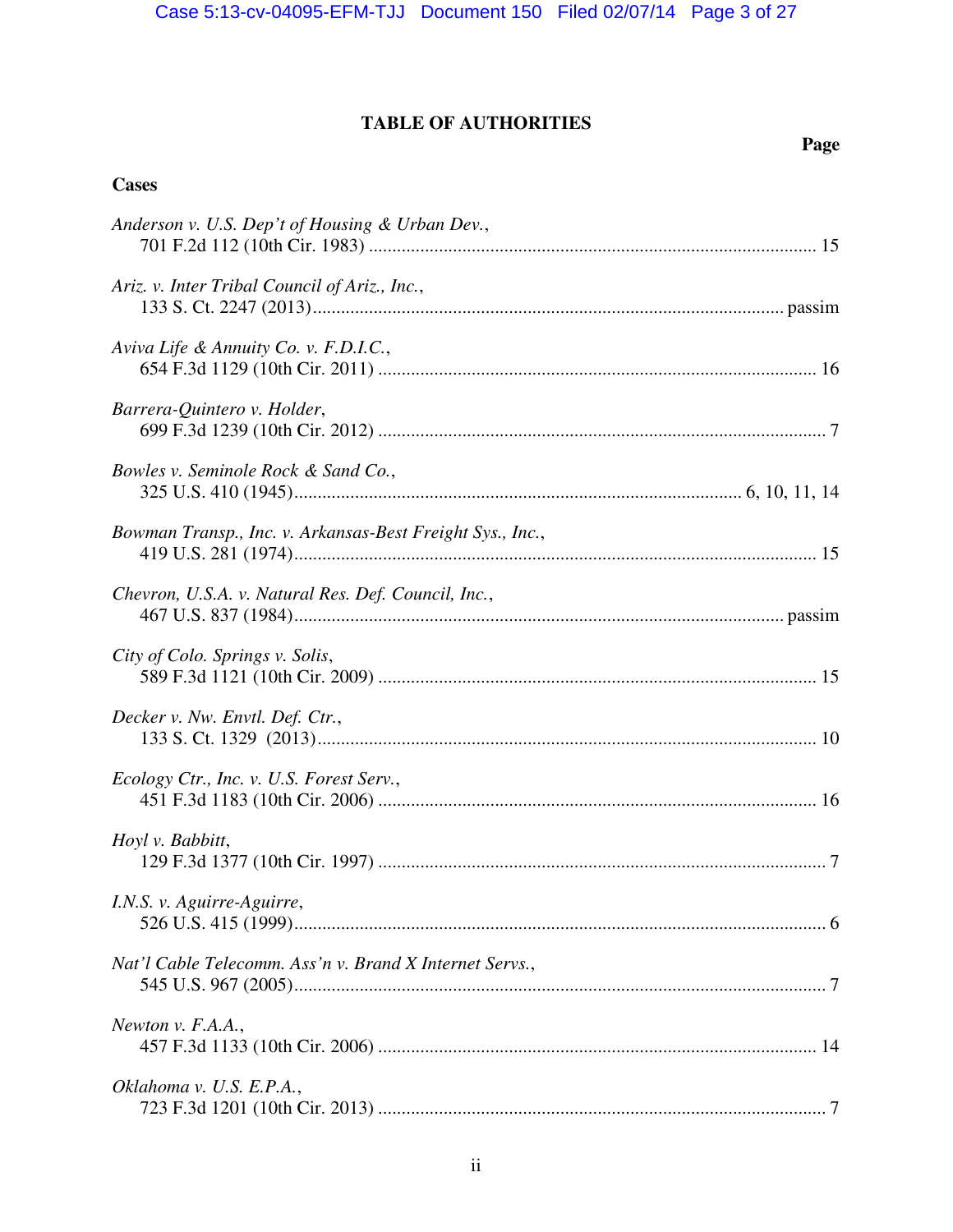# **TABLE OF AUTHORITIES** (Continued)

| Smiley v. Citibank $(S.D.)$ , N.A.,            |  |
|------------------------------------------------|--|
| Smiley v. Holm,                                |  |
| Udall v. Tallman,                              |  |
| United States v. Mead Corp.,                   |  |
| W. Watersheds Project v. Bureau of Land Mgmt., |  |
| <b>Statutes</b>                                |  |
|                                                |  |
|                                                |  |
|                                                |  |
|                                                |  |
|                                                |  |
|                                                |  |
|                                                |  |
|                                                |  |
|                                                |  |
|                                                |  |
|                                                |  |
|                                                |  |
|                                                |  |
|                                                |  |
|                                                |  |
|                                                |  |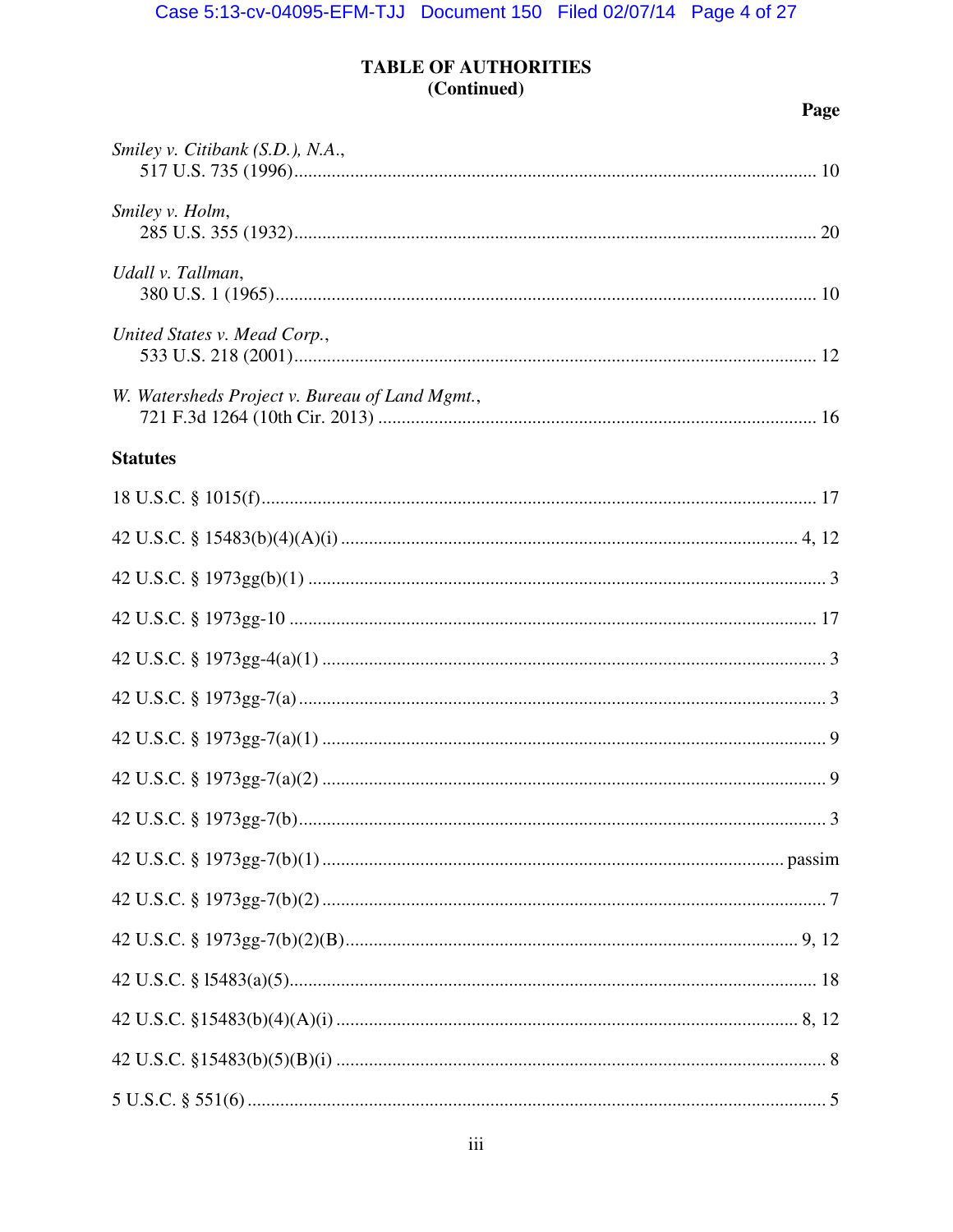# **TABLE OF AUTHORITIES** (Continued)

| <b>Regulations</b>                                            |  |
|---------------------------------------------------------------|--|
|                                                               |  |
|                                                               |  |
|                                                               |  |
|                                                               |  |
|                                                               |  |
|                                                               |  |
|                                                               |  |
|                                                               |  |
| <b>Other Authorities</b>                                      |  |
|                                                               |  |
|                                                               |  |
|                                                               |  |
|                                                               |  |
| Nat'l Clearinghouse on Election Admin., Fed. Election Comm'n, |  |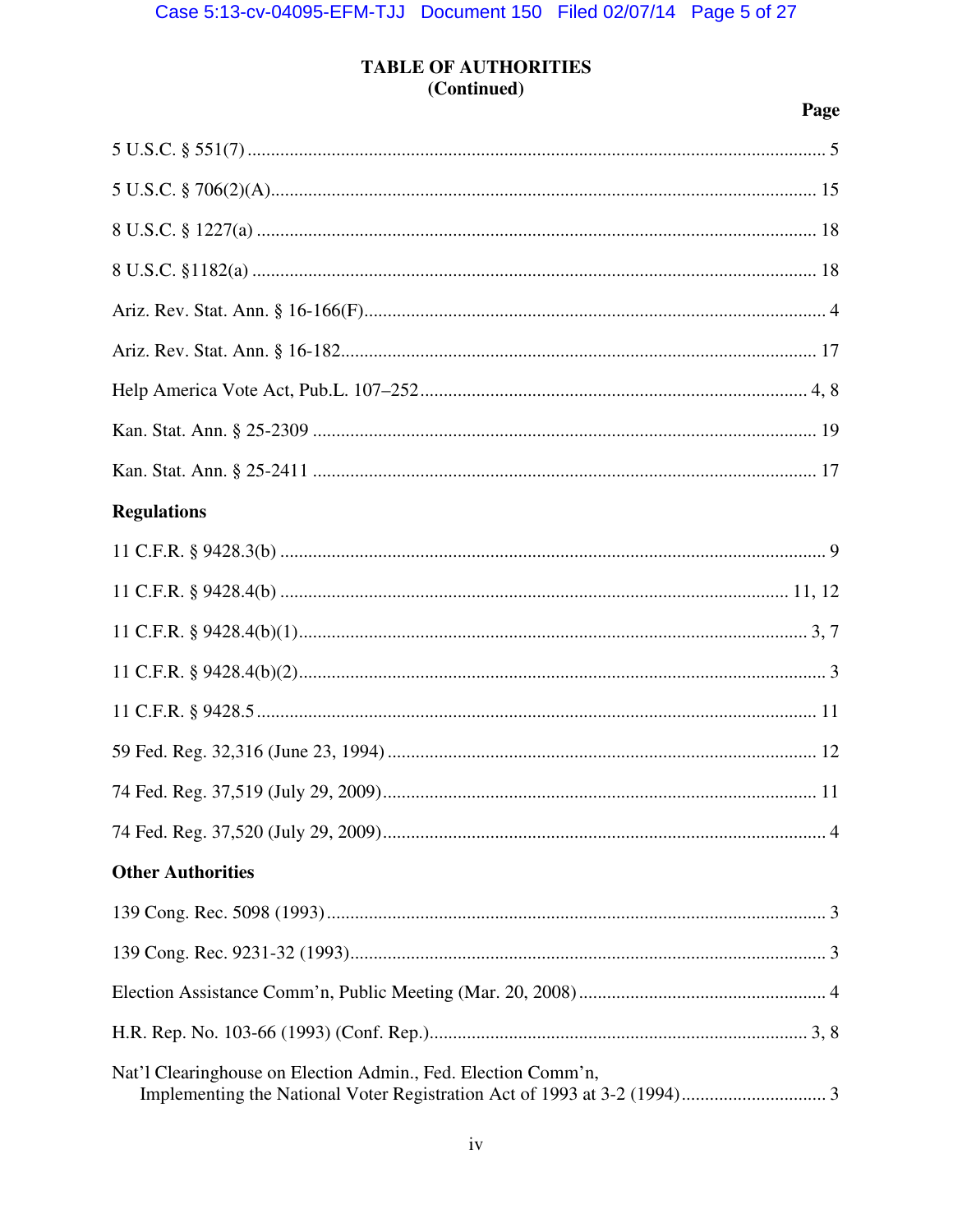# **TABLE OF AUTHORITIES (Continued)**

|--|--|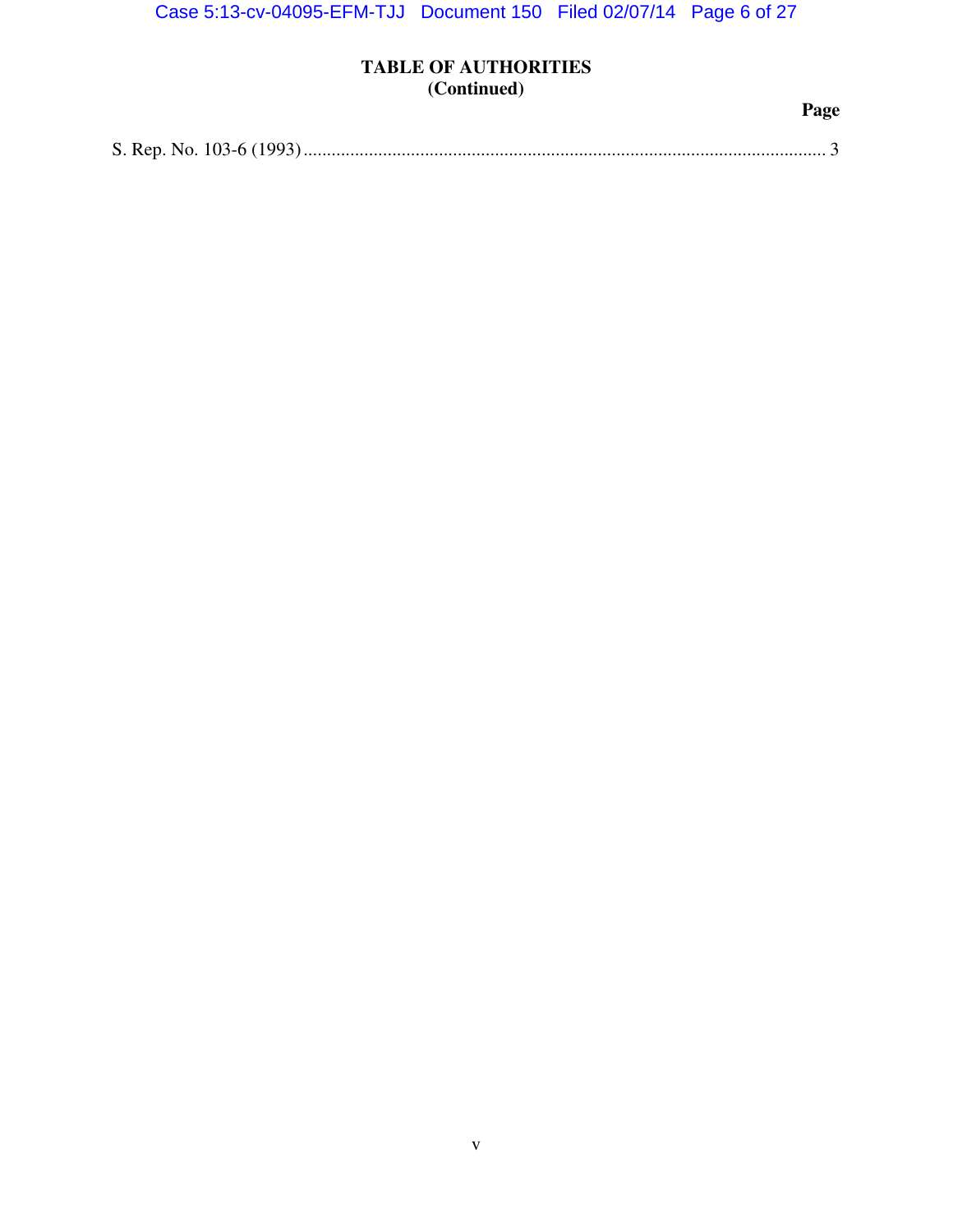### **I. STATEMENT OF THE NATURE OF THE MATTER BEFORE THE COURT**

The States of Arizona and Kansas appeal under the Administrative Procedure Act ("APA") from the Election Assistance Commission's ("EAC") denial of their requests to modify the National Mail Voter Registration Form ("Federal Form") by requiring voter registration applicants to present documentary proof of U.S. citizenship. The EAC based its well-reasoned, 46-page decision on the National Voter Registration Act ("NVRA"), its own rules and regulations implementing the Federal Form, and its own decisional precedent, including its earlier denial of Arizona's identical request nearly a decade ago. The sole issue on appeal is whether the EAC acted arbitrarily and capriciously in denying those requests. And the answer is plainly, No.

The touchstone for this appeal is *Chevron, U.S.A. v. Natural Res. Def. Council, Inc.*, 467 U.S. 837, 865-66 (1984), *see* Pls.' Br. at 1-9, under which the EAC's construction of the NVRA is entitled to substantial deference. The NVRA provides that the Federal Form "may require *only* such identifying information . . . as is *necessary* to enable the appropriate State election official to assess the eligibility of the applicant." 42 U.S.C. § 1973gg-7(b)(1) (emphases added). The Federal Elections Commission ("FEC") and the EAC, as the federal agencies charged by Congress under the NVRA with developing the Federal Form, reasonably concluded that documentary proof was *not* necessary under the statute, and their subsequent regulations and determinations likewise deserve deference. Furthermore, the States failed to show that documentary proof of citizenship is necessary; indeed, the EAC's voluminous administrative record—including materials submitted by Arizona and Kansas—demonstrates that the States have many other means to determine whether voter registration applicants are U.S. citizens.

This is precisely what the Supreme Court envisioned might occur when it noted that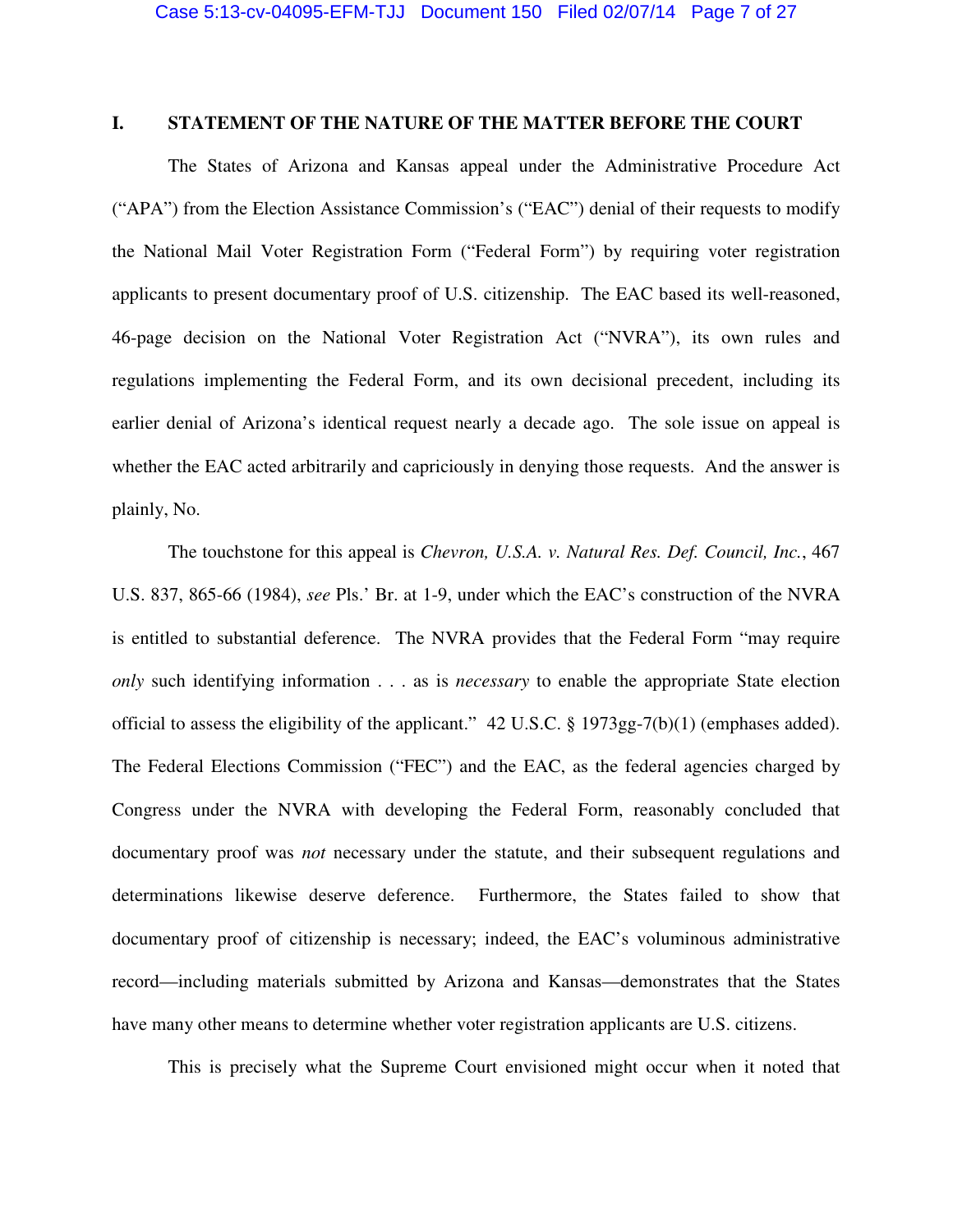#### Case 5:13-cv-04095-EFM-TJJ Document 150 Filed 02/07/14 Page 8 of 27

Arizona could renew its request that the EAC amend the Federal Form to require documentary proof of citizenship as "necessary" under the NVRA to effectuate its citizenship requirement, and then seek review under the APA if the EAC denied that request. *See Ariz. v. Inter Tribal Council of Ariz., Inc.*, 133 S. Ct. 2247, 2259-60 (2013) ("*ITCA*"). Plaintiffs now contend that simply enacting state legislation requiring such documentary proof sufficiently demonstrates necessity under the NVRA, arguing that the EAC is under a nondiscretionary duty to modify the Federal Form at the request of any state. But the language from *ITCA* upon which plaintiffs rely made clear that if EAC inaction persisted in the face of Arizona's request, the state would then have "the opportunity to *establish* in a reviewing court that a mere oath will not suffice to effectuate its citizenship requirement . . . ." *Id.* at 2260 (emphasis added). Plaintiffs offer no reason why a showing would need to be made before a reviewing court, but not before the EAC.

Simply put, the NVRA commits to the EAC's discretion the development of the Federal Form and the determination of what information is "necessary" to include therein. In exercising that discretion, the EAC has consistently interpreted the NVRA and its own regulations to preclude documentary proof of citizenship, even when States have requested alterations to accommodate state-specific documentary requirements. As the agency interpreting its governing statute, the EAC is entitled to great deference. Indeed, in *ITCA*, the Supreme Court expressly endorsed the EAC's ability to interpret the NVRA as "validly conferred discretionary executive authority" in the context of  $\S$  1973gg-7(b)(1)'s language that the phrase "may require only" means "shall require information that's necessary." *ITCA,* 133 S. Ct. at 2259. No less deference should be accorded to the EAC's interpretation of what is "necessary" under the NVRA. While the EAC's decision was issued by the Executive Director, the analysis remains the same, as the Executive Director simply applied the long history of precedent set by the Commissioners.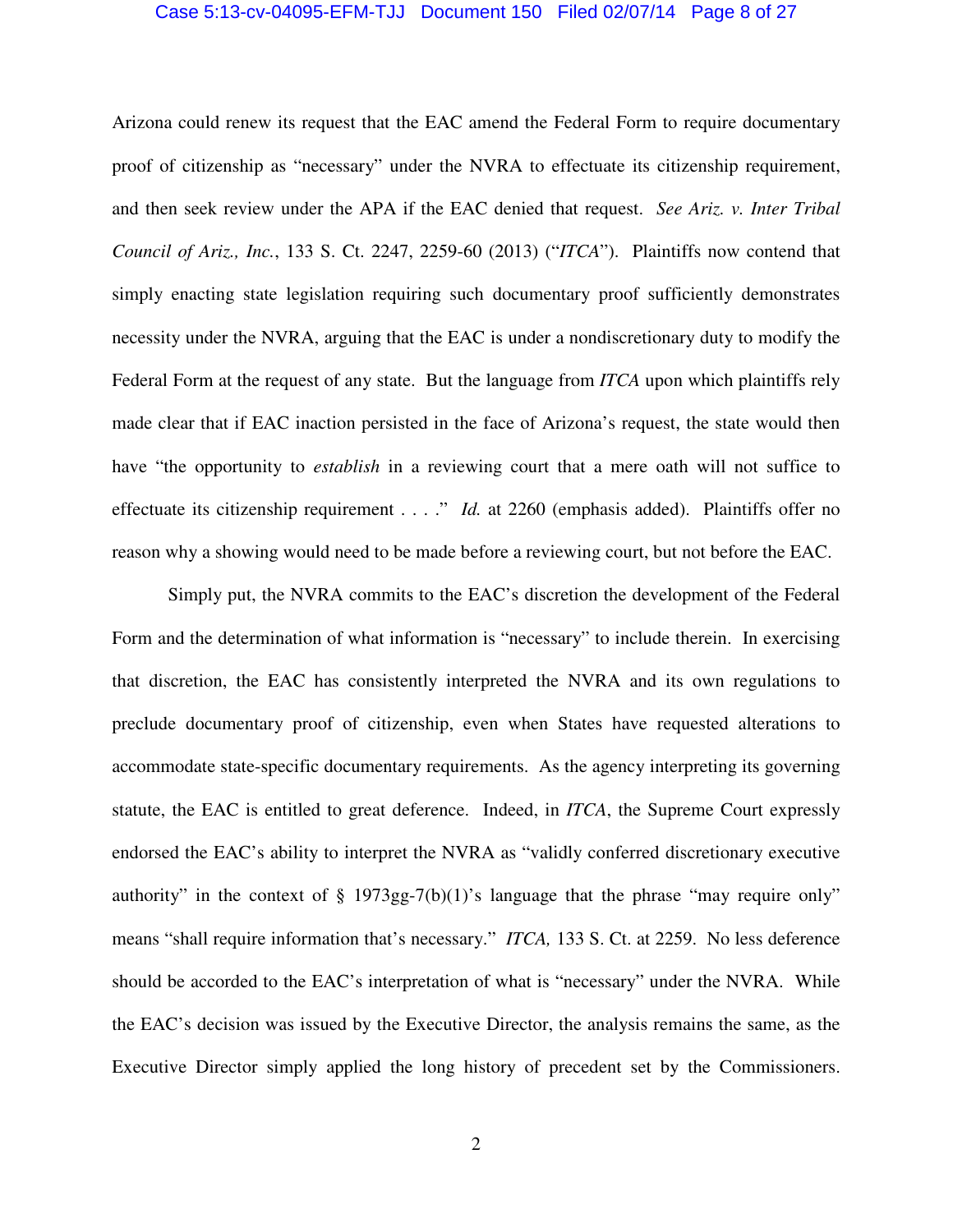Thus, the EAC's decision should be affirmed.

 $\overline{a}$ 

### **II. STATEMENT OF THE RELEVANT BACKGROUND<sup>1</sup>**

Congress enacted the NVRA to "increase the number of eligible citizens who register to vote in elections for Federal office." 42 U.S.C. § 1973gg(b)(1). By providing for a single form that "[e]ach State shall accept and use," *id.* § 1973gg-4(a)(1), Congress sought to ensure that states could not disenfranchise voters by setting discriminatory or burdensome registration requirements. *See ITCA*, 133 S. Ct. at 2255. Both houses of Congress debated and voted on the specific question of whether to permit states to require documentary proof of citizenship in connection with the Federal Form, and ultimately rejected such a proposal. *See* S. Rep. No. 103- 6 (1993); 139 Cong. Rec. 5098 (1993); H.R. Rep. No. 103-66, at 23 (1993) ( "Conf. Rep."); 139 Cong. Rec. 9231-32 (1993).<sup>2</sup>

The NVRA set forth certain requirements for the Federal Form, *see* 42 U.S.C. § 1973gg-7(b), vesting the FEC, and later the EAC, with the sole authority to develop the Federal Form in consultation with the states. *Id.* § 1973gg-7(a). Pursuant to the NVRA's mandate, the FEC developed the Federal Form through the required rulemaking, 42 U.S.C. § 1973gg-7(a), interpreting the NVRA and its own regulations to preclude documentary proof of citizenship.<sup>3</sup>

<sup>1</sup> The League hereby incorporates by reference the detailed background, contained in the League's Brief in Opposition to Plaintiffs' Motion for a Preliminary Injunction (the "League's PI Brief"), ECF No. 119.

<sup>2</sup> In particular, the final Conference Committee found that it was "not necessary or consistent with the purposes of this Act" and "could be interpreted by States to permit registration requirements that could effectively eliminate, or seriously interfere with, the [Act's] mail registration program." Conf. Rep. at 23-24 (1993). Plaintiffs claim that the legislative history cited by the EAC is "distorted," Pls.' Br. at 5, but Plaintiffs point only to the statement of a single member, while the Conference Committee includes membership from both Houses, appointed by leadership of both parties to craft a mutually acceptable bill.

<sup>3</sup> *See*, *e.g.*, Nat'l Clearinghouse on Election Admin., Fed. Election Comm'n, Implementing the National Voter Registration Act of 1993 at 3-2, 3-4 (1994) (specifying the FEC's assessment of data and attestations necessary for the Federal Form, including "signature with oath" but not documentary proof of citizenship); 11 C.F.R. § 9428.4(b)(1), (2) (providing that the Federal Form shall specify citizenship as an eligibility requirement and include an attestation that the applicant meet this and other requirements).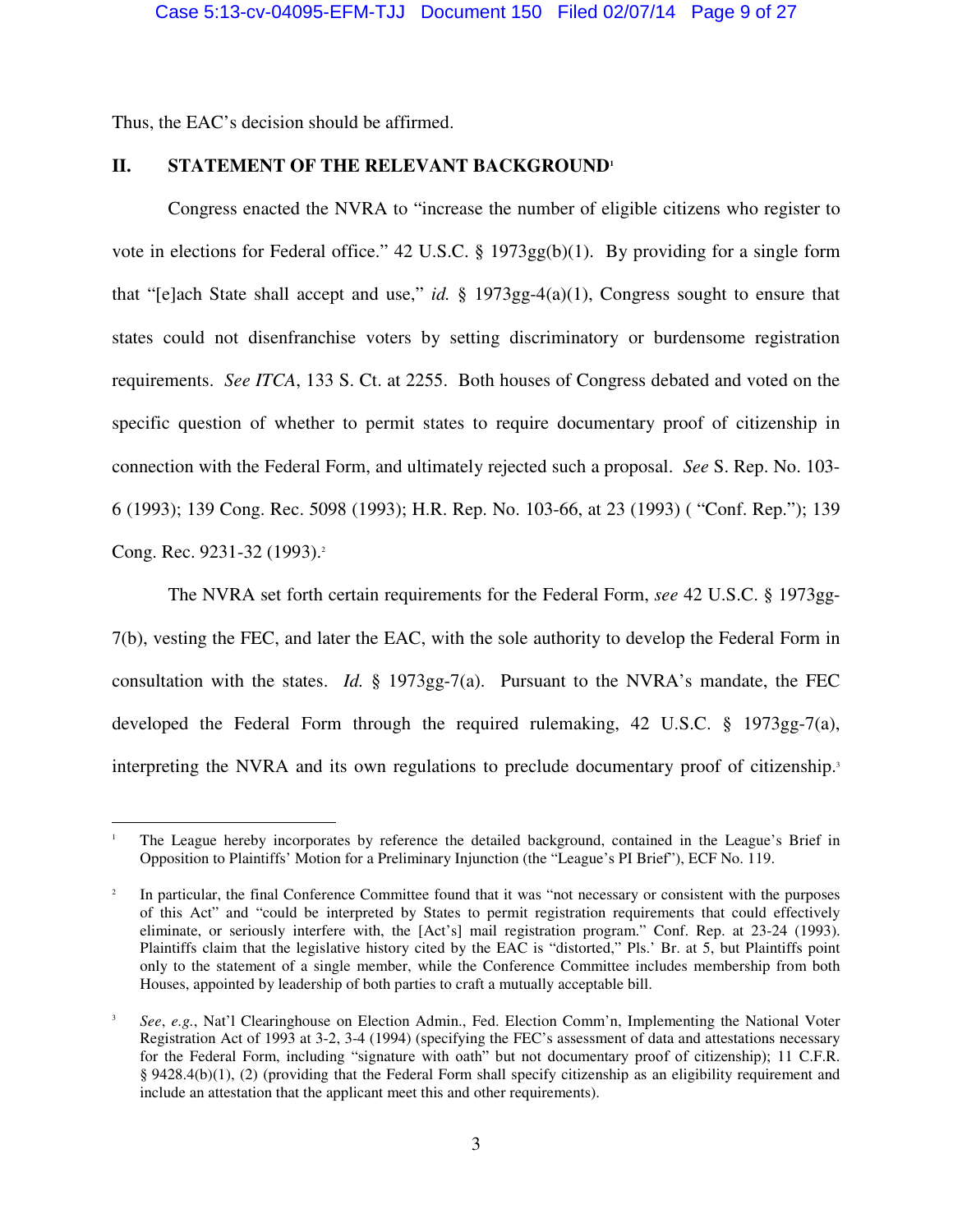#### Case 5:13-cv-04095-EFM-TJJ Document 150 Filed 02/07/14 Page 10 of 27

The Federal Form remained largely unchanged until 2002, when Congress passed the Help America Vote Act ("HAVA"), which transferred responsibility for the Federal Form from the FEC to the newly-created EAC and amended the Federal Form to include the check-box question, "Are you a citizen of the United States of America?"  $42 \text{ U.S.C.}$  § 15483(b)(4)(A)(i). The EAC then adopted the FEC regulations. *See* 74 Fed. Reg. 37,520 (July 29, 2009).

In 2005, Arizona requested that the EAC amend the Federal Form to reflect its newly enacted Proposition 200, which required local election officials to "reject any application for registration that is not accompanied by satisfactory evidence of United States citizenship." The EAC denied this request on March 6, 2006, concluding that the state's documentary proof of citizenship requirement could not be applied to registrants using the Federal Form.<sup>4</sup> See March 6, 2006 Letter from EAC to Arizona Secretary of State Jan Brewer (the "EAC's March 6, 2006 Letter"), EAC001271-73; Ariz. Rev. Stat. Ann. § 16-166(F). Arizona subsequently sought reconsideration of the EAC's determination, but on July 11, 2006, the four EAC Commissioners denied the request by a 2-2 vote. EAC001275-79.<sup>5</sup>

Shortly after *ITCA* was decided in June 2013, Arizona and Kansas (which had enacted its own law substantially similar to Arizona's) renewed their separate requests to the EAC, without providing any evidence to support their assertions that a documentary proof of citizenship requirement in the Federal Form was "necessary" for enforcing their voting citizenship requirements. EAC000034-35; EAC000103. The EAC staff deferred the requests in the absence

 $\overline{a}$ 

<sup>4</sup> Importantly, the EAC's March 6, 2006 Letter was sent with the Commissioners' consent and was unanimously recognized by the Commissioners as the official "prior determination" of the agency which demonstrated the "EAC's previously articulated legal rationale for declining Arizona's request." *See infra* III.A.2.b.

<sup>5</sup> Following the EAC's July 2006 vote, the EAC voted on Arizona's request again during subsequent meetings, and denied it by a 2-to-2 vote each time. *See*, *e.g.*, Election Assistance Comm'n, Public Meeting (Mar. 20, 2008), *available at* http://www.eac.gov/assets/1/Events/minutes%20public%20meeting%20 2008), *available at* http://www.eac.gov/assets/1/Events/minutes%20public%20meeting%20 march%2020%202008.pdf (denying Arizona's renewed request by a 2-2 tally vote).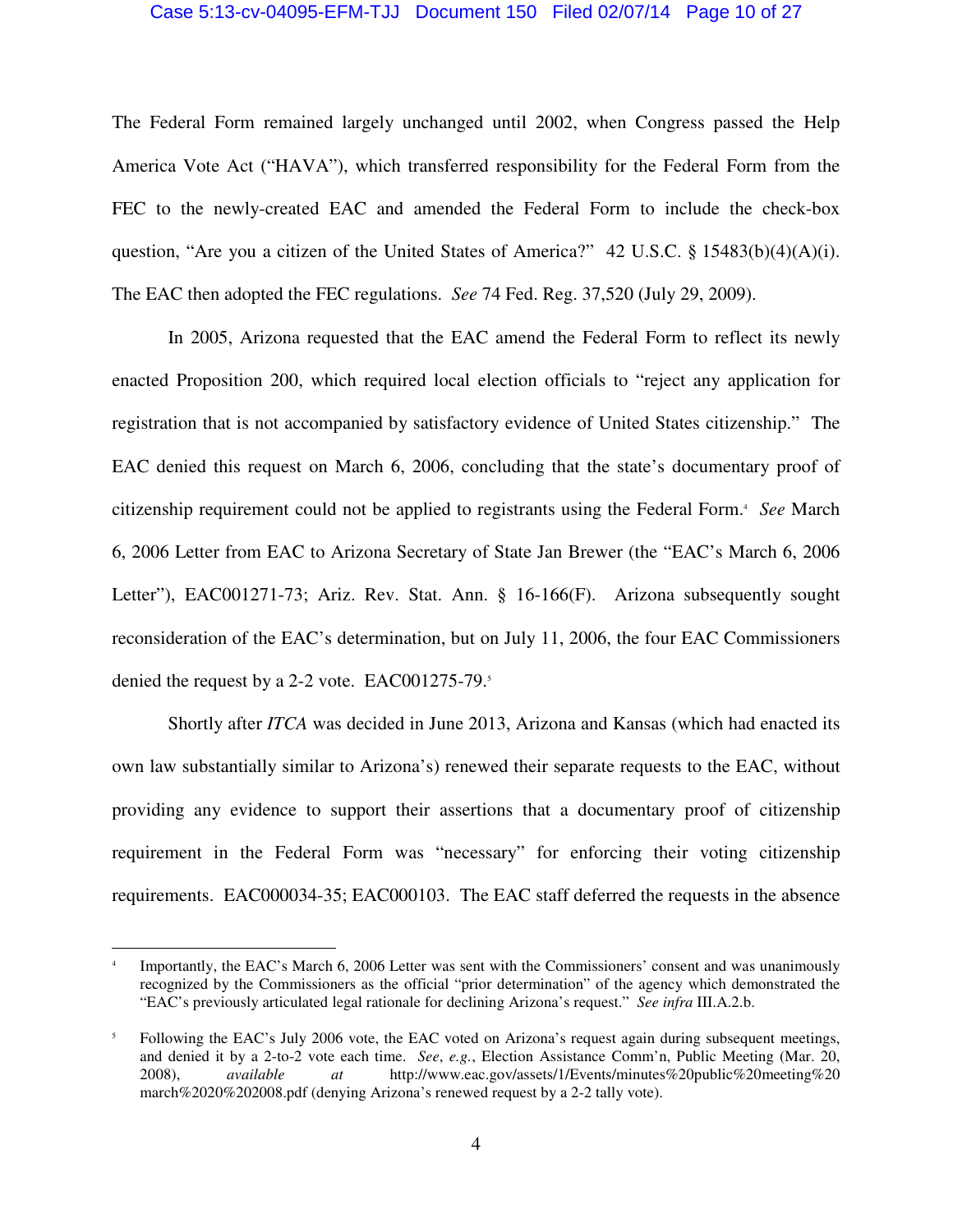#### Case 5:13-cv-04095-EFM-TJJ Document 150 Filed 02/07/14 Page 11 of 27

of a quorum of Commissioners, and Arizona and Kansas filed this suit. On December 13, 2013, following briefing and argument on Plaintiffs' motion for a preliminary injunction, this Court remanded the matter to the EAC with instructions to render a final agency action by January 17, 2014. The EAC did so, rejecting the States' requests to modify the Federal Form to include their documentary proof of citizenship requirements. Pursuant to order of this Court (ECF No. 130), Plaintiffs filed a notice and memorandum seeking review on January 31, 2014.

On February 4, 2014, the Court held a telephone conference with the parties, during which the parties agreed that this matter falls entirely within the bounds of the APA, rendering unnecessary the presentation of any additional evidence before the Court. The Court's review is thus limited to the administrative record before the agency.

#### **III. ARGUMENT**

 $\overline{a}$ 

The EAC's repeated and uniform interpretation of the NVRA through its rulemaking and policy determinations, as well as its consistent application through informal adjudications,<sup>6</sup> reflects the requisite—and wholly reasonable—interpretation of the statute's text by the agency designated by Congress to implement the Act. The Supreme Court has made clear that the EAC has the discretion to determine what information is "necessary" in the Federal Form—not the States. *ITCA*, 133 S. Ct. at 2259 (EAC's statutory interpretation was "validly conferred discretionary executive authority" and a State may merely "request that the EAC alter the Federal Form"). The EAC's consistent position on the question of documentary proof of citizenship in connection with the Federal Form is owed substantial deference because the EAC

<sup>6</sup> Unlike court adjudications, which are necessarily formal and subject to strict procedural rules, an "adjudication" under the APA may be informal and is defined generally as the "agency process for the formulation of an order." 5 U.S.C. § 551(7). An "order," in turn, is defined as "the whole or a part of a final disposition, whether affirmative, negative, injunctive, or declaratory in form, of an agency in a matter other than rule making . . . ." *Id*. § 551(6). Thus, under the APA, an adjudication is simply any decision-making process by an agency that is not a rule-making.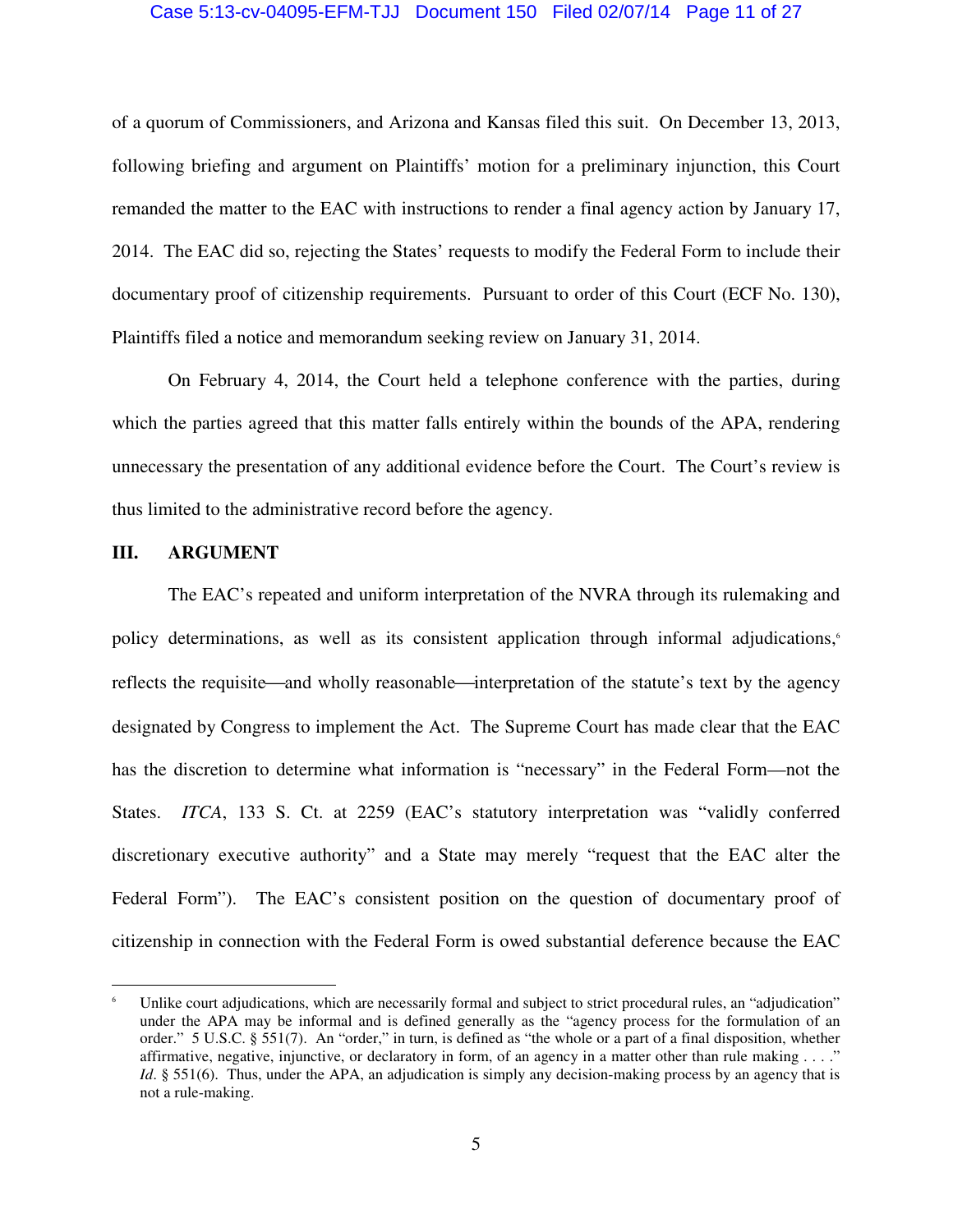#### Case 5:13-cv-04095-EFM-TJJ Document 150 Filed 02/07/14 Page 12 of 27

is interpreting a provision of its organic statute, as well as its own regulations developing and implementing the Federal Form, and is merely applying its precedent in the instant case. *See generally Chevron, U.S.A. v. Natural Res. Def. Council, Inc.,*, 467 U.S. 837 (1984); *Bowles v. Seminole Rock & Sand Co.*, 325 U.S. 410 (1945). Indeed, even if the Court were to conclude that the EAC's current decision was made without proper authority, the Court should still defer to the agency's past interpretations made with a quorum concluding that documentary proof of citizenship in connection with the Federal Form is not "necessary to enable the appropriate State election official[s] to assess the eligibility of the applicant." *ITCA*, 133 S. Ct. at 2259 (quoting §  $1973gg-7(b)(1)$ ).

Plaintiffs also failed to meet their own affirmative burden to demonstrate that if the Federal Form were not altered, the "State would be precluded from obtaining information necessary for enforcement" of its citizenship requirement. *Id.* at 2259. Indeed, the Supreme Court has recognized that the NVRA "does not preclude States from 'deny[ing] registration based on information in their possession establishing the applicant's ineligibility,'" *id.* at 2257 (alteration in original), and the EAC's final agency action expressly details the "myriad of means available" to the States to do so. Thus, the record amply supports—in fact compels—the EAC's conclusion.

## **A. The EAC's Uniform Interpretation of "Necessary" in the NVRA Is Consistent With The Statutory Text and is Entitled to Deference**

Courts engage in a two-step inquiry to determine whether to apply *Chevron* deference to an agency's interpretation of a statute it is responsible for implementing: (1) the statute must be ambiguous or silent regarding the relevant issue, and (2) the agency's interpretation must be based on a permissible construction of the statute. *I.N.S. v. Aguirre-Aguirre*, 526 U.S. 415, 424 (1999). So long as an agency's interpretation of an ambiguous statute is reasonable, "*Chevron*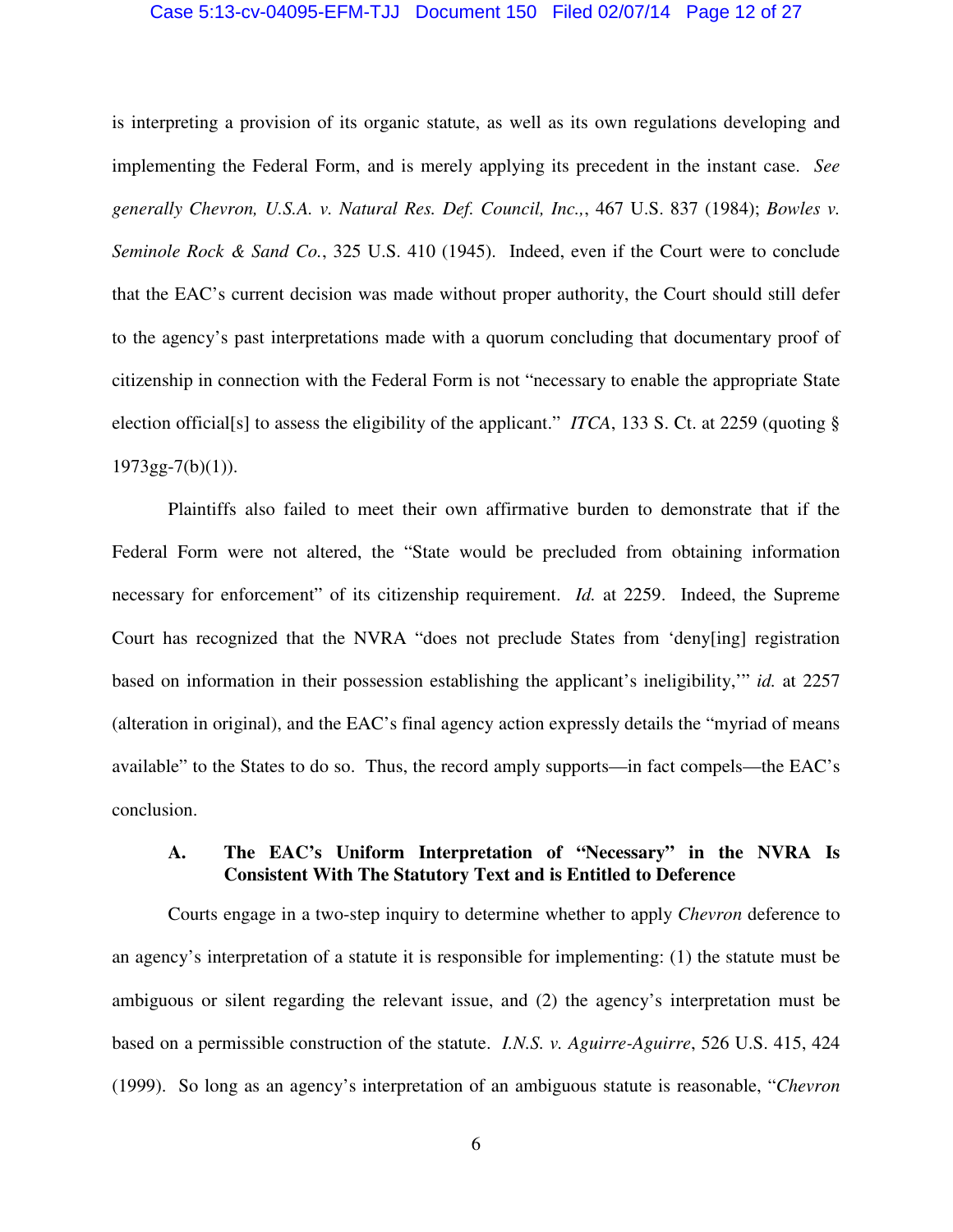#### Case 5:13-cv-04095-EFM-TJJ Document 150 Filed 02/07/14 Page 13 of 27

requires a federal court to accept the agency's construction of the statute, even if the agency's reading differs from what the court believes is the best statutory interpretation." *Nat'l Cable Telecomm. Ass'n v. Brand X Internet Servs.*, 545 U.S. 967, 980 (2005).<sup>7</sup>

Plaintiffs fail at both steps of this analysis. Not only are the text and legislative history of the NVRA and HAVA clear as to what information is (and is not) "necessary" in connection with the Federal Form, but the EAC has consistently interpreted the relevant provision in a reasonable manner which must be accorded deference in any event.

## **1. Under the NVRA, Documentary Proof of Citizenship is Not Necessary In Connection With The Federal Form**

As detailed above and in the League's PI Brief, the NVRA, as amended by HAVA, prescribes what must be included in the Federal Form, including an attestation of citizenship.<sup>8</sup> But this floor is also a ceiling, because the NVRA makes clear that the Federal Form "may require *only* such identifying information . . . and other information . . . as is *necessary* to enable the appropriate State election official to assess the eligibility of the applicant." 42 U.S.C. § 1973gg-7(b)(1) (emphases added); *ITCA*, 133 S. Ct. at 2259. Under the plain language of the NVRA, therefore, the Federal Form may not include documentary proof of citizenship unless

 $\overline{a}$ <sup>7</sup> *See also, e.g.*, *Oklahoma v. U.S. E.P.A.*, 723 F.3d 1201, 1207 (10th Cir. 2013) (finding *Chevron* deference applies when the agency's construction is reasonable); *Barrera-Quintero v. Holder*, 699 F.3d 1239, 1244 (10th Cir. 2012) ("'[A] court gives deference to an agency's interpretation of a statute Congress charged it with administering if the statute is silent or ambiguous on the question at hand and the agency's interpretation is not arbitrary, capricious, or manifestly contrary to the statute.'") (citation omitted); *Hoyl v. Babbitt*, 129 F.3d 1377, 1385 (10th Cir. 1997) ("[W]here Congress is silent regarding the issue before us, and has delegated authority over the subject matter to the agency construing the statute, we will defer to the agency's construction.").

<sup>8</sup> *First*, the application form "may require only such identifying information . . . and other information . . . as is necessary to enable the appropriate State election official to assess the eligibility of the applicant." *Second*, the form must specify that U.S. citizenship is an eligibility requirement for voting. *Third*, the form must contain an attestation that the applicant meets all eligibility requirements, including U.S. citizenship. *Fourth*, it must require that the applicant sign under penalty of perjury. *Fifth*, the form must list the "penalties provided by law for submission of a false voter registration application." *Sixth*, it "may not include any requirement for notarization or other formal authentication." 42 U.S.C. § 1973gg-7(b)(1)-(b)(2), (b)(3); *id*. §§ 1973gg-6(a)(5)(B); 11 C.F.R. § 9428.4(b)(1).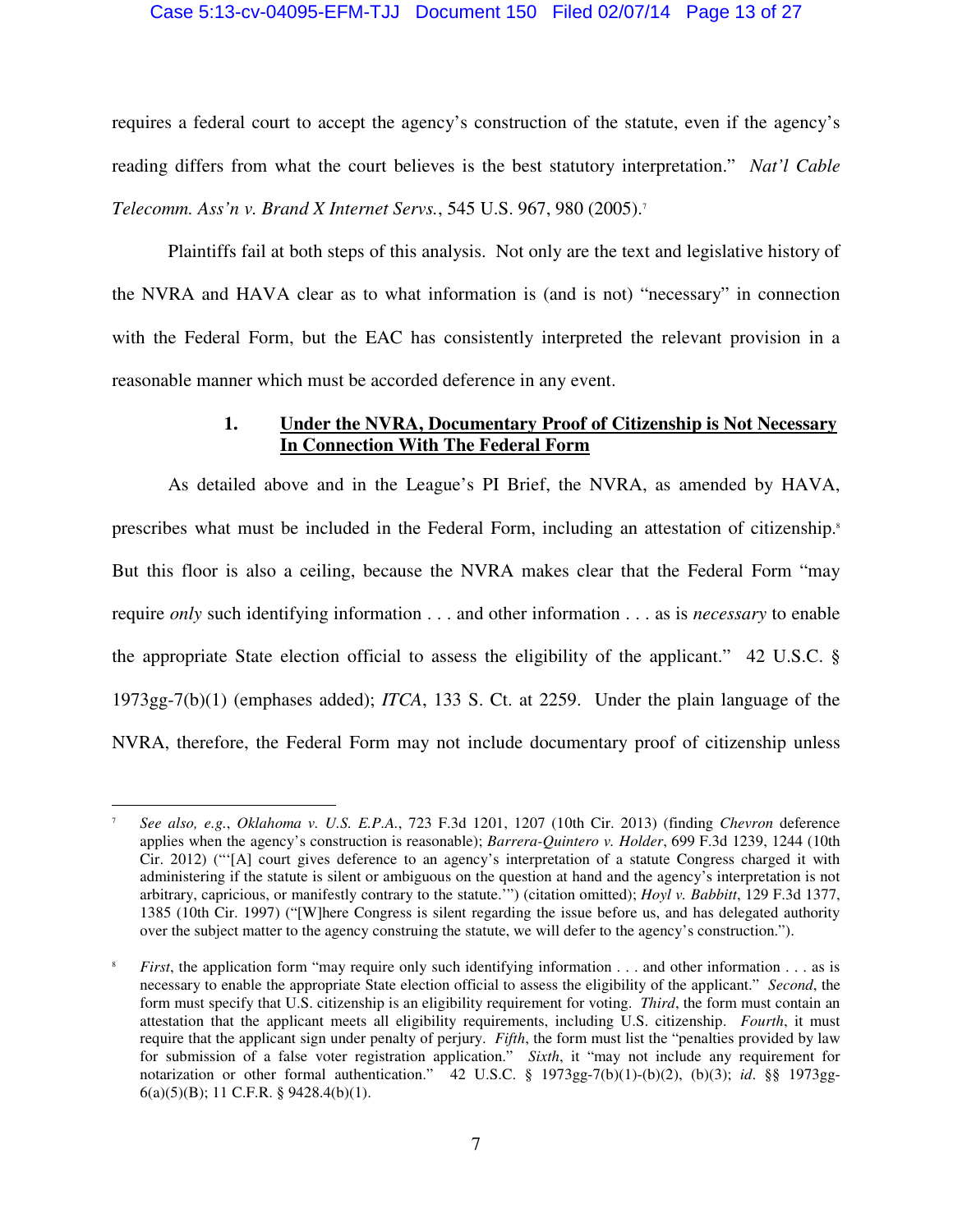#### Case 5:13-cv-04095-EFM-TJJ Document 150 Filed 02/07/14 Page 14 of 27

that documentation is necessary to enable an election official to assess an applicant's citizenship. And Congress clearly decided it was *not* necessary, as shown both by the legislative history and the fact that it provided states with other means by which to verify an applicant's citizenship.

Congress specifically considered a provision allowing states to require documentary proof of citizenship in conjunction with use of the Federal Form, but rejected it as contrary to the purposes of the statute. Conf. Rep. at 23-24. Congress's intent was further amplified when it passed HAVA in 2002, adding a requirement that applicants must check a box confirming that they are citizens, 42 U.S.C.  $$15483(b)(4)(A)(i)$ , but not requiring (or allowing states to require) documentary proof of citizenship in connection with the Federal Form. HAVA further provided states with additional tools to confirm applicants' eligibility to vote by requiring an identification number (a driver's license number, a non-operating identification license, or the last four digits of their Social Security number), and requiring states to check the accuracy of the applicant's voter registration information against the driver's license and/or Social Security databases. 42 U.S.C.  $\S 15483(b)(5)(B)(i)$ . Thus, by specifically prescribing the information that the EAC could require to establish citizenship, and by specifically rejecting efforts to affirmatively require documentary proof of citizenship, Congress has made clear that documentary proof of citizenship was never intended to be part of the Federal Form.

Plaintiffs ignore this clear statutory mandate and offer two flawed arguments that state election officials are alone entitled to determine what information is necessary in connection with the Federal Form. But each of these arguments has already been rejected by the Supreme Court. *First*, Plaintiffs contend that Section 1973gg-7(b)(1)'s language—that the Federal Form "may require only such identifying information . . . as is necessary to enable the appropriate State election official to assess the eligibility of the applicant"—dictates that state election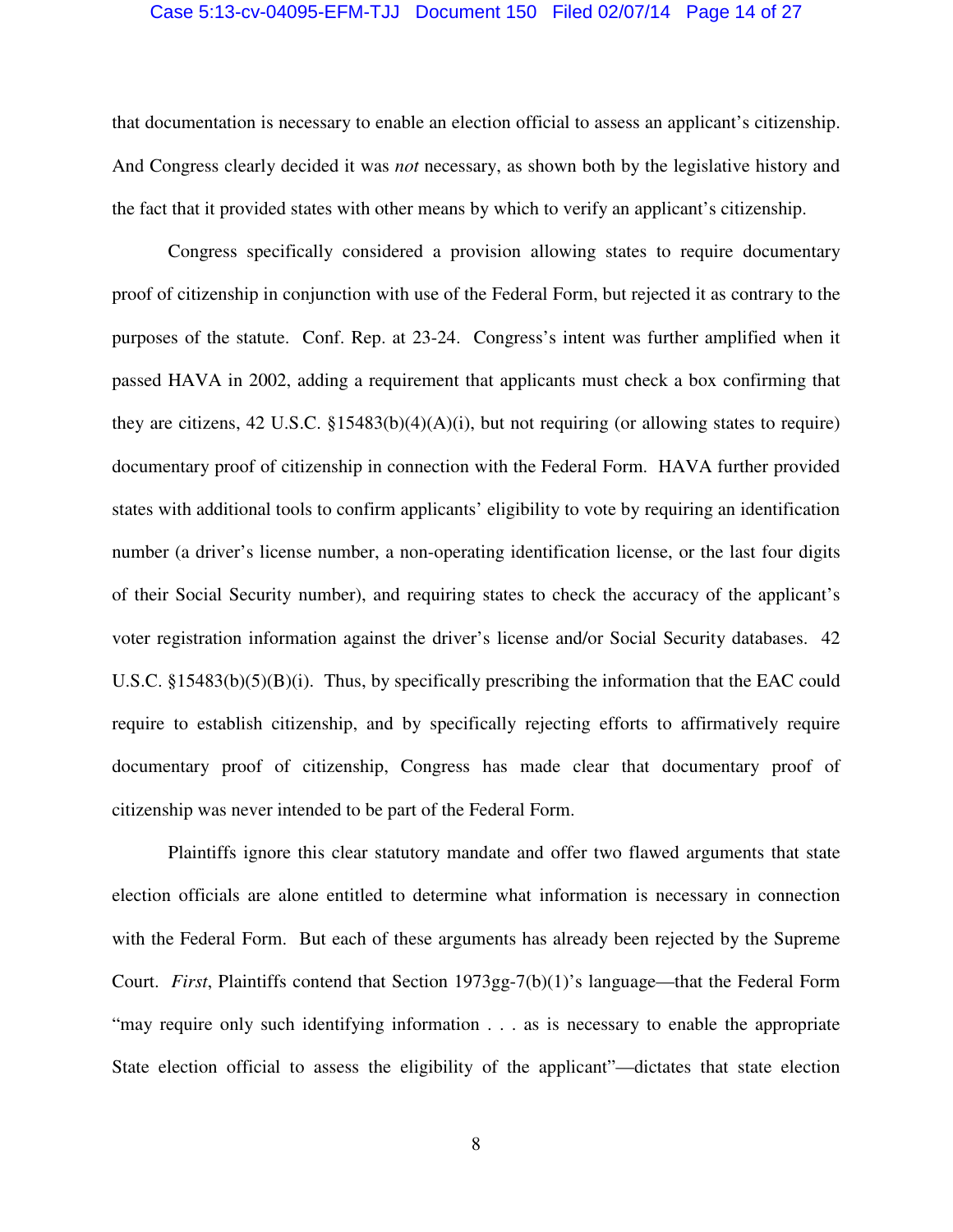#### Case 5:13-cv-04095-EFM-TJJ Document 150 Filed 02/07/14 Page 15 of 27

officials alone may determine what must be required in the Federal Form. *Second*, Plaintiffs point to the statutory language in Section 1973gg-3(c)(2)(B) (requiring States to provide for voter registration via State drivers' license application forms) and Section 1973gg-7(b)(1) (permitting States to create their own voter registration forms, subject to statutory limitations) to argue that Congress must have intended for States to control the Federal Form, since they have authority over the form of these other voter registration vehicles. But as the Supreme Court recognized, the NVRA created a multi-faceted system that differentiated the Federal Form which is expressly committed to the authority of the EAC only "in *consultation* with" state officials, § 1973gg-7(a)(1), (2) (emphasis added)—from the permission granted to states to craft their *own* registration forms via these alternate statutory mechanisms:

These state-developed forms may require information the Federal Form does not. . . . This permission works in tandem with the requirement that States "accept and use" the Federal Form. States retain the flexibility to design and use their own registration forms, but the Federal Form provides a backstop: No matter what procedural hurdles a State's own form imposes, the Federal Form guarantees that a simple means of registering to vote in federal elections will be available.

*ITCA*, 133 S. Ct. at 2255. The Supreme Court accordingly rejected the view that the NVRA itself obligates the EAC simply to adopt the determination of the States in connection with the singular task to which the EAC is entrusted—the creation and maintenance of the Federal Form.<sup>9</sup> Indeed, the Supreme Court observed that Arizona's reading was "plainly not the best reading [of the statute]," *id.* at 2259, and noted that if it adopted Arizona's reading of the NVRA to allow states to "demand of Federal Form applicants every additional piece of information the State requires on its state-specific form[,] . . . *the Federal Form ceases to perform any meaningful* 

 $\overline{a}$ 

<sup>9</sup> Plaintiffs' argument based on the text of 11 C.F.R. § 9428.3(b), which addresses the state-specific instructions for the Federal Form, is similarly foreclosed by the statutory text. Although the regulations state that the statespecific instructions shall include "information regarding the state's specific voter eligibility and registration requirements," this regulation cannot implicitly alter what the NVRA expressly commands: that the EAC determine what information is "necessary" to be submitted in conjunction with the Federal Form. 42 U.S.C. §  $1973gg-7(b)(1)$ .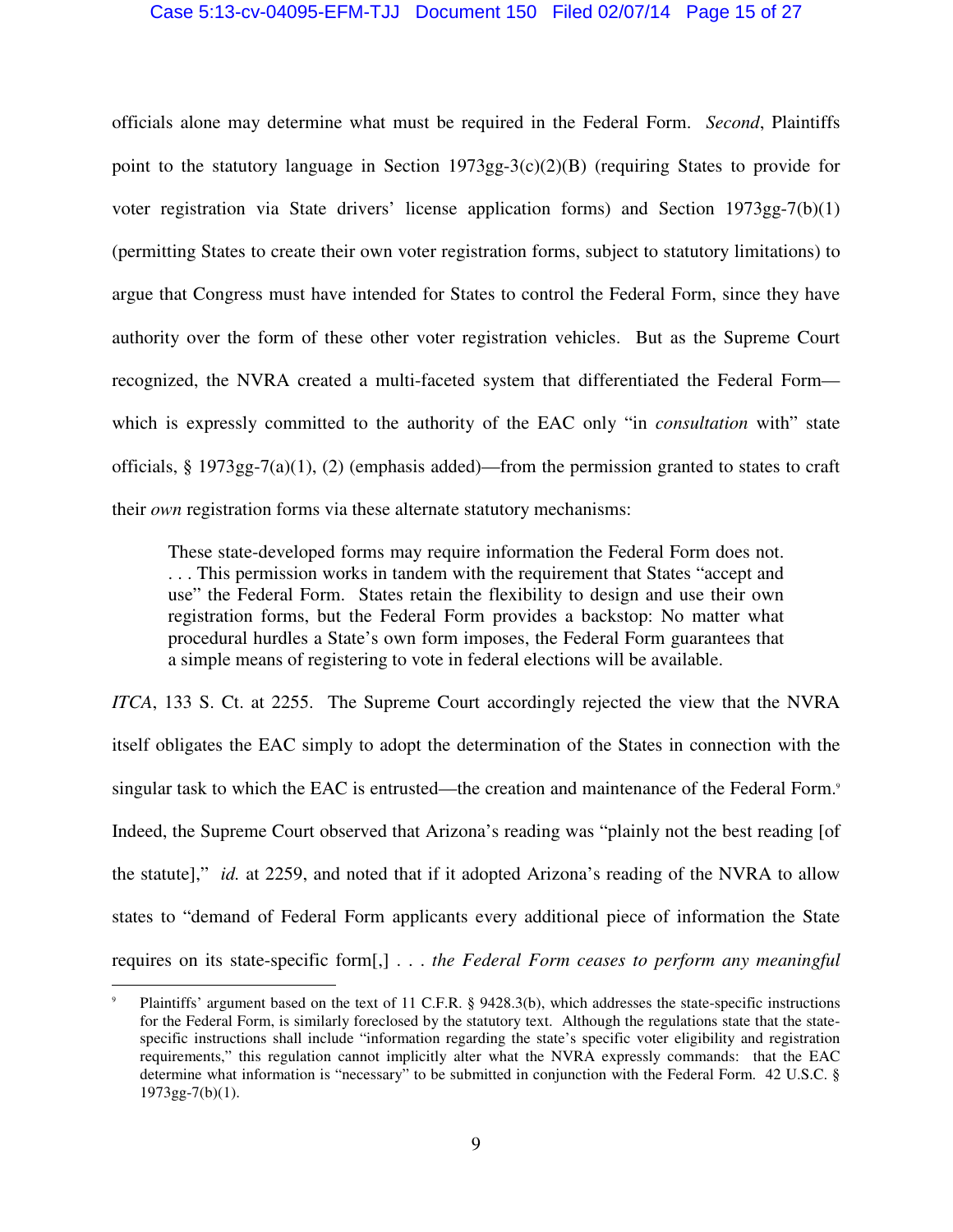#### Case 5:13-cv-04095-EFM-TJJ Document 150 Filed 02/07/14 Page 16 of 27

*function....*" *Id.* at 2256 (emphasis added). Thus, in order to provide a meaningful backstop against "procedural hurdles" imposed by the state, the Federal Form cannot be subject to modification based on a State's unilateral determination of what is "necessary."

## **2. The EAC's Reasonable and Consistent Interpretation of the NVRA Is Entitled To Deference**

Even were the NVRA not clear, the EAC has uniformly interpreted "necessary" in the NVRA to preclude documentary proof of citizenship in connection with the Federal Form, and that interpretation merits substantial deference. Federal courts accord such deference "because of a presumption that Congress, when it left ambiguity in a statute meant for implementation by an agency, understood that the ambiguity would be resolved, first and foremost, by the agency, and desired the agency (rather than the courts) to possess whatever degree of discretion the ambiguity allows." *Smiley v. Citibank (S.D.), N.A*., 517 U.S. 735, 740-41 (1996).

When interpreting its organic statute, an agency is entitled to *Chevron* deference. If the agency is interpreting its own regulations, it is entitled to even greater deference under *Seminole Rock*, which requires a reviewing court to defer to the agency unless the agency's interpretation is "plainly erroneous or inconsistent with the regulation." *Seminole Rock,* 325 U.S. at 413-14. The Supreme Court recently reaffirmed this high level of deference, stating, "It is well established that an agency's interpretation [of its own regulation] need not be the only possible reading of a regulation—or even the best one—to prevail." *Decker v. Nw. Envtl. Def. Ctr.*, 133 S. Ct. 1329, 1337 (2013); *see also Udall v. Tallman*, 380 U.S. 1, 16 (1965) ("When the construction of an administrative regulation rather than a statute is in issue, deference is even more clearly in order.").

The EAC's reasonable and consistent interpretation of the NVRA and its own regulations as precluding documentary proof of citizenship has occurred in three ways, each of which is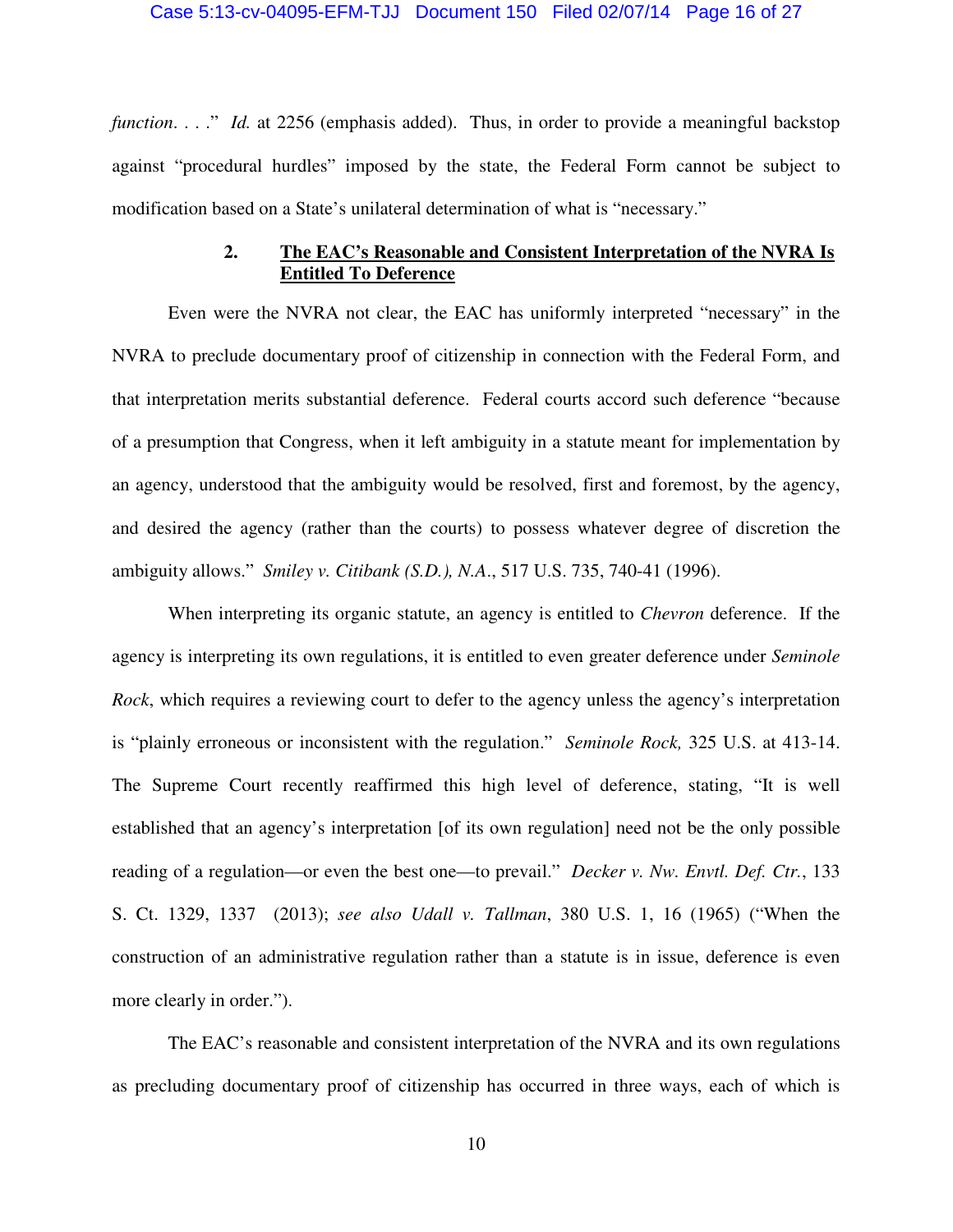#### Case 5:13-cv-04095-EFM-TJJ Document 150 Filed 02/07/14 Page 17 of 27

accorded significant deference under *Chevron* or *Seminole Rock*. *First*, in issuing the original regulations implementing the Federal Form under the NVRA, the FEC—the EAC's predecessor agency—determined that documentary proof of citizenship was not "necessary" and therefore did not include it in the Federal Form.<sup>10</sup> Second, in denying Arizona's initial request that the EAC modify the Federal Form to include Arizona's proof of citizenship requirement and its subsequent request for reconsideration, the EAC stated clear policy that under the NVRA, states could not "condition [their] acceptance of the Federal Form upon receipt of additional proof." EAC's March 6, 2006 Letter at 3, EAC001273. *Third*, in its recent final agency action, the EAC acted pursuant to its interpretive precedent once again. Each of these interpretive acts should be accorded deference in its own right.

### **a. The Federal Form Was Developed Through Notice-And-Comment Rulemaking**

As discussed above and in the League's PI brief, following the NVRA's enactment, the FEC conducted a notice-and-comment rulemaking, and then adopted a Federal Form that required registrants, among other things, to attest to their U.S. citizenship under penalty of perjury, in accordance with the statute's goals and mandates. The Federal Form that the FEC developed consists of a single sheet of cardstock that the applicant can simply fill out, sign, stamp, and mail as a postcard<sup>11</sup> to the appropriate state election official. *See* 11 C.F.R. § 9428.5. Applicants are required to attest to their citizenship but are not required to submit any additional documentation. *See* 11 C.F.R. § 9428.4(b).

 $\overline{a}$ The FEC and EAC reaffirmed the decision that documentary proof of citizenship was not "necessary" for the Federal Form when, as a result of HAVA, both agencies engaged in joint rulemaking to transfer the NVRA regulations from the FEC to the EAC, and "no substantive changes to those regulations" were made. 74 Fed. Reg. 37,519 (July 29, 2009); EAC Decision at 22.

<sup>&</sup>lt;sup>11</sup> The use of a postcard itself further confirms that no supporting documentation was necessary in connection with the Federal Form.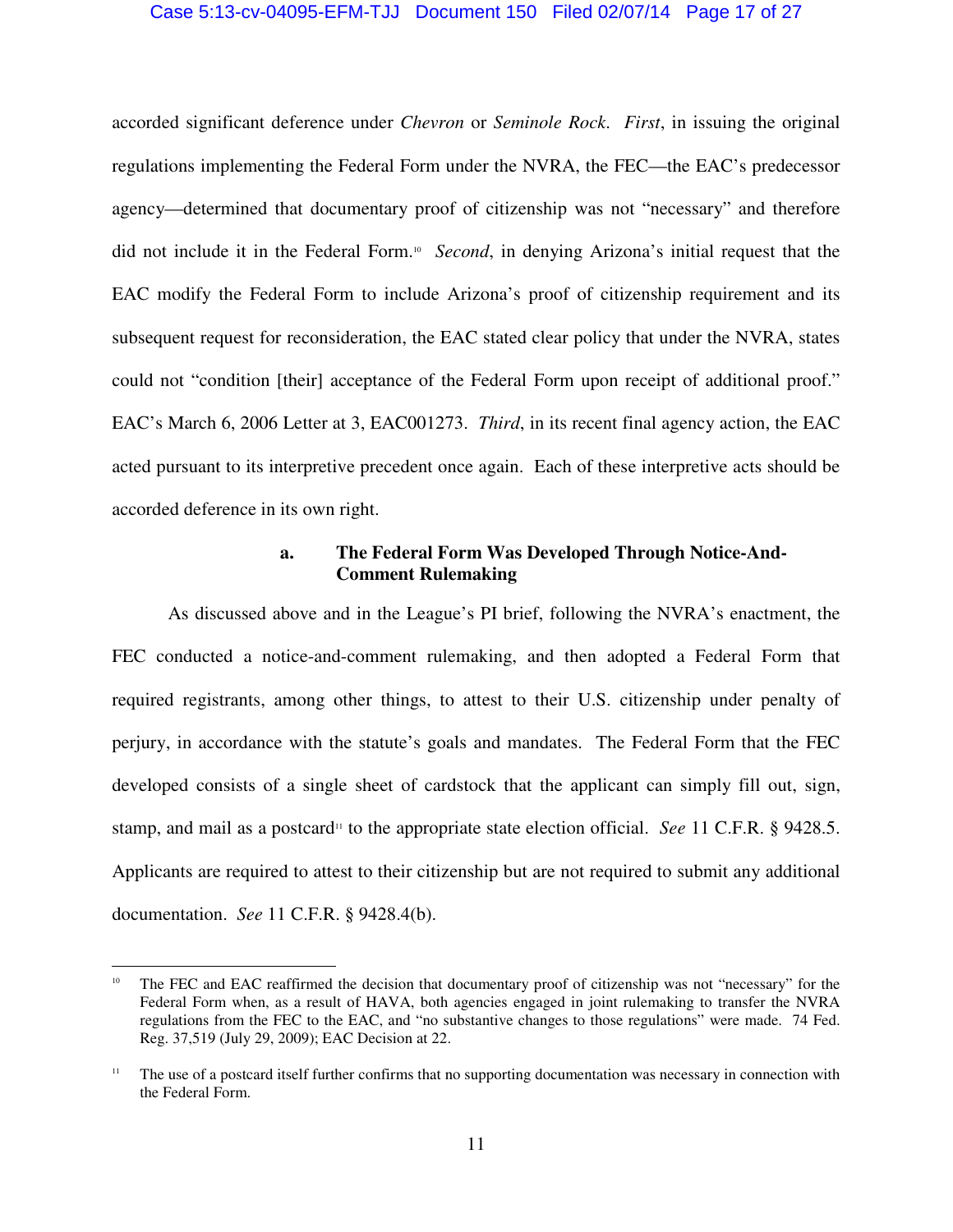#### Case 5:13-cv-04095-EFM-TJJ Document 150 Filed 02/07/14 Page 18 of 27

Ultimately, through its regulations at 11 C.F.R. § 9428.4(b), the FEC determined that an applicant's attestation of eligibility (including U.S. citizenship), *see* 42 U.S.C. § 1973gg-7(b)(2)(B), affirmative answer to the question "Are you a citizen of the United States of America?," *see id.* § 15483(b)(4)(A)(i), and signature under penalty of perjury are the "only [information] . . . *necessary*" for states to determine an applicant's citizenship. *See id.* (emphasis added). Indeed, during the rulemaking proceedings to develop the Federal Form, the FEC specifically found that "[t]he issue of U.S. citizenship is addressed within the oath required by the Act and signed by the applicant under penalty of perjury." 59 Fed. Reg. 32,316 (June 23, 1994). The agency thus settled on the issue of any "necessity" of documentary proof of citizenship.

These reasonable determinations made through notice-and-comment rulemaking are entitled to the high level of deference set forth in *Chevron*. *See United States v. Mead Corp.*, 533 U.S. 218, 226-27 (2001) (citing notice-and-comment rulemaking as a manner of valid delegation of Congressional authority entitled to *Chevron* deference). The EAC's regulations, as adopted from the FEC, thus reflect reasonable and wholly permissible interpretations of the NVRA, and are entitled to deference here.

#### **b. The EAC Determinations of Arizona's Prior Requests**

The EAC further interpreted the NVRA and its own implementing regulations through the informal adjudications resulting in the EAC's 2006 and 2008 rejections of Arizona's request to amend the Federal Form. In March 2006, the EAC expressly found that documentary proof was not necessary. Consistent with the EAC's traditional practice of the Executive Director acting pursuant to the unanimous consent of the Commissioners, then-Executive Director Thomas Wilkey informed Arizona of the EAC's reasoned conclusion, that the state's documentary proof of citizenship requirement could not be applied to registrants using the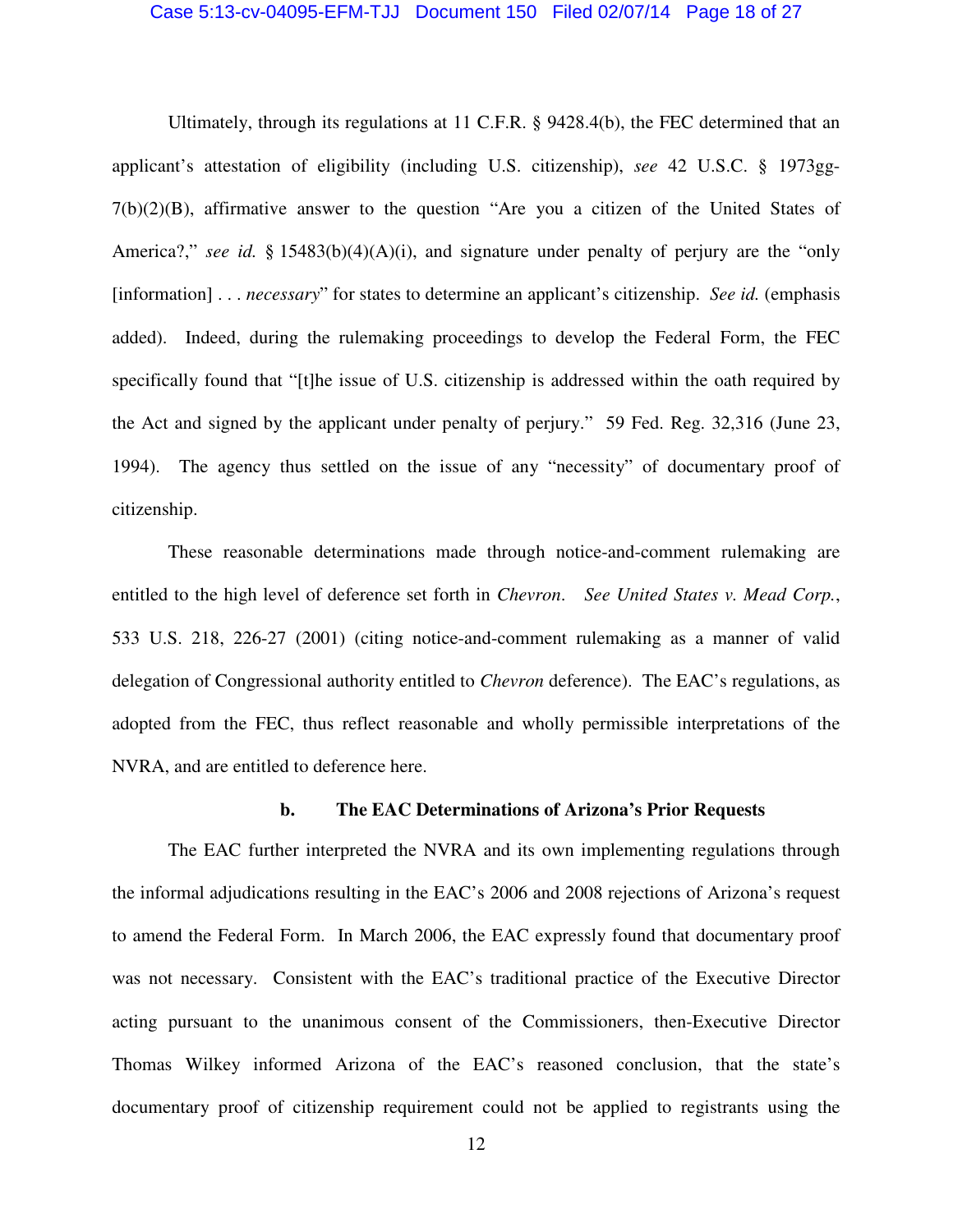#### Case 5:13-cv-04095-EFM-TJJ Document 150 Filed 02/07/14 Page 19 of 27

Federal Form. *See* EAC's March 6, 2006 Letter; July 10, 2006 Position Statement of Commissioner Ray Martinez III (the "Martinez Statement") at 5, EAC001282-89 at EAC001286 (noting that the later July 2006 vote was "the first time that a decision by the EAC commissioners will be decided by less than a unanimous basis"). The EAC had found that "[t]he Federal Form sets the proof required to demonstrate voter qualification. No state may condition acceptance of the Federal Form upon receipt of additional proof." EAC's March 6, 2006 Letter at 3, EAC001273. It further noted that "Congress specifically considered whether states should retain authority to require that registrants provide proof of citizenship, but rejected the idea as 'not necessary or consistent with the purpose of [the NVRA].'" *Id.* Accordingly, the EAC found that Proposition 200 was "preempted by Federal law" with respect to the Federal Form and that the state "may not mandate additional registration procedures that condition the acceptance of the Federal Form." *Id.*

On June 20, 2006, Arizona asked the EAC to reconsider its denial of the state's request. On July 11, 2006, and again on March 20, 2008, the EAC Commissioners denied the request by a 2-to-2 vote. As indicated by Commissioners on both sides of that decision, the March 2006 determination was unanimously viewed by the Commissioners as the official "prior determination" of the agency which demonstrated the "EAC's previously articulated legal rationale" for declining Arizona's request. *See* July 6, 2006 Mem. to EAC Commissioners from EAC Chairman Paul DeGregorio (the "DeGregorio Memo") at 1, EAC001280-81 at EAC001280 ("[T]he EAC has previously refused Arizona's request to amend the Federal Form's state specific instructions"); Martinez Statement at 1-2, EAC001282-83 (same); *id.* at 2 (describing the "EAC's previously articulated legal rationale"); Statement of EAC Chairman DeGregorio regarding the EAC's Tally Vote of July 6, 2006 (the "DeGregorio Statement") at 1, EAC001290-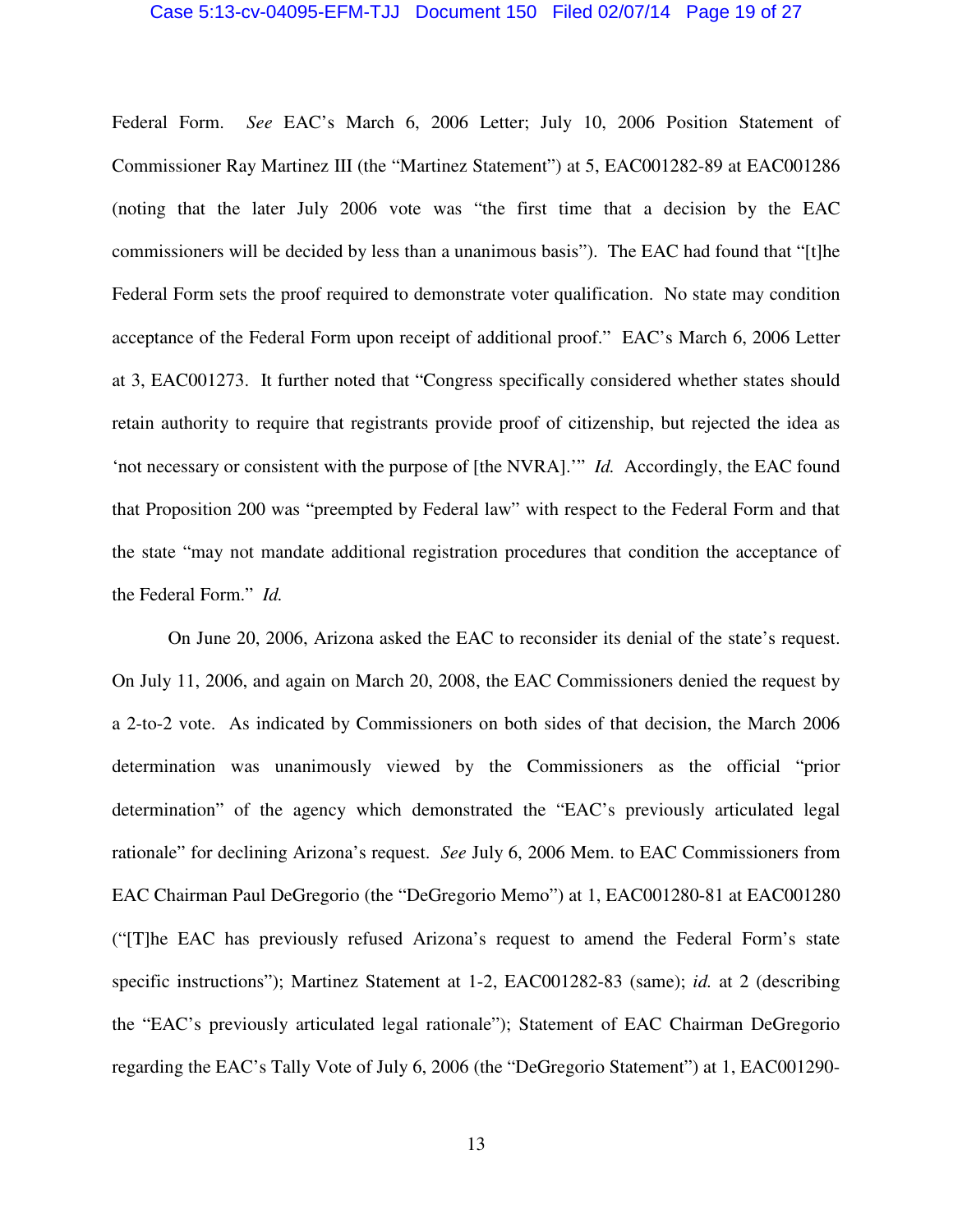#### Case 5:13-cv-04095-EFM-TJJ Document 150 Filed 02/07/14 Page 20 of 27

91 at EAC001290 (describing the March 2006 letter as the "EAC's determination regarding the National Voter Form."). Indeed, as Commissioner Martinez explained in his position statement, approving Arizona's request to reconsider its prior determination would have "drastically alter[ed] our agency's interpretation of NVRA . . . ." EAC001283; *cf.* DeGregorio Statement at 2, EAC001291 ("While the state may determine the evidentiary requirements of its voter registration form (consistent with the minimum requirements of the NVRA), *the EAC determines the procedural and evidentiary requirements of the federal form.*") (emphasis added).<sup>12</sup>

The EAC's decision to deny Arizona's request to modify the Federal Form is also entitled to *Chevron* deference. Indeed, not only was the EAC interpreting the NVRA, but it was interpreting its own regulations governing the Federal Form, which, as explained above, is entitled to even greater deference under *Seminole Rock*.

#### **c. The EAC's 2014 Final Agency Action**

Finally, the EAC's decision issued on January 14, 2014 ("EAC's 2014 Final Agency Action"), applying its prior determinations regarding documentary proof of citizenship, must also be accorded deference. An agency's informal interpretation of a statute is "entitled to deference to the extent it is persuasive, and it is entitled to great deference insofar as it is interpreting the agency's own regulations." *Newton v. F.A.A.*, 457 F.3d 1133, 1136-37 (10th Cir. 2006). Here, the EAC continued to apply its consistent interpretation of its own regulations in a decision fully supported by the administrative record and the agency's precedent. Thus, the

 $\overline{a}$ 

<sup>&</sup>lt;sup>12</sup> Commissioner Martinez's statement also noted that the EAC had refused a similar request by Florida the year before to modify the Federal Form to reflect Florida's law requiring registrants to check a box attesting to their mental capacity. In refusing Florida's request, the EAC made clear that the "language of the NVRA mandated that the Federal Form, without supplementation, be accepted and used by states to add an individual to its voter rolls." Martinez Statement at 5 (quotations omitted). In so doing, the EAC further "established its own interpretive precedent regarding the use and acceptance of the Federal Form, [and] upheld established precedent from [its] predecessor agency, the [FEC]." *Id*. As with the EAC's initial letter to Arizona, although the Florida letter was written by the EAC's general counsel, it was done "with the unanimous consent of the EAC commissioners." *Id*. at 4.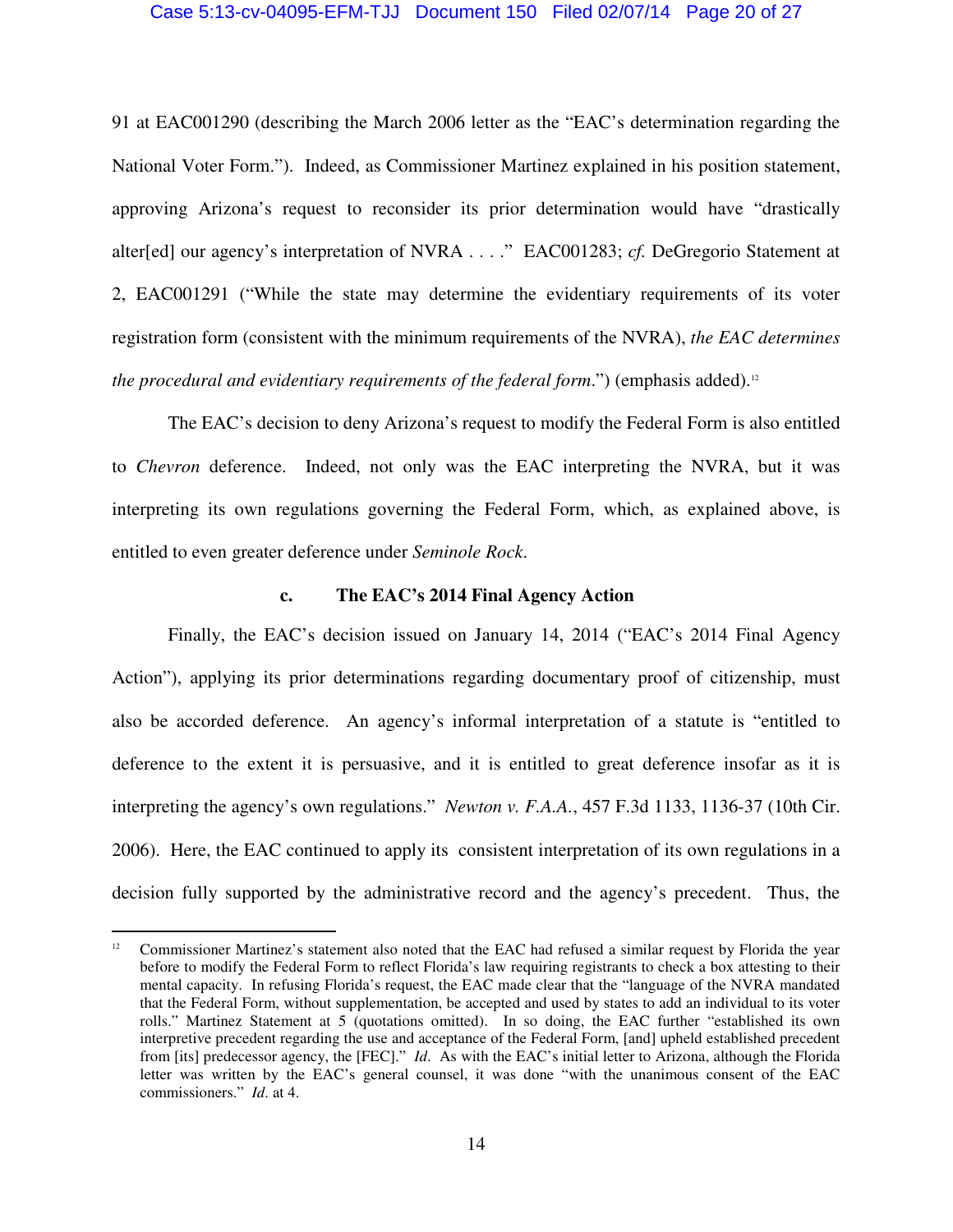#### Case 5:13-cv-04095-EFM-TJJ Document 150 Filed 02/07/14 Page 21 of 27

agency, acting through its Executive Director with properly delegated administrative authority,<sup>13</sup> did not blindly reject Plaintiffs' requests because there were no Commissioners, but appropriately rejected the request in accordance with the agency's established precedent.

## **B. Plaintiffs Cannot Prove That Documentary Proof of Citizenship Is "Necessary" Under the NVRA**

Decisions based on informal agency action are reviewed under the arbitrary and capricious standard of 5 U.S.C. § 706(2)(A). *City of Colo. Springs v. Solis*, 589 F.3d 1121, 1134 (10th Cir. 2009). Judicial review of informal agency action is limited to "whether the record facts supporting agency action are adequately adduced and rationally applied." *Anderson v. U.S. Dep't of Housing & Urban Dev.*, 701 F.2d 112, 115 (10th Cir. 1983). Thus, when reviewing a final agency action based on an informal adjudication, the reviewing court must uphold the decision so long as "the agency's path may reasonably be discerned," even if the decision is one of "less than ideal clarity." *Solis*, 589 F.3d at 1134 (quoting *Bowman Transp., Inc. v. Arkansas-Best Freight Sys., Inc.*, 419 U.S. 281, 285-86 (1974)).

## **1. The EAC Determination Is Not Arbitrary or Capricious**

Under the APA, the court's inquiry "must be thorough," but the standard of review is "highly deferential" to the agency's determination, and a presumption of validity attaches to the agency action such that burden of proof rests with the party challenging it. *W. Watersheds* 

 $\overline{a}$ 

<sup>&</sup>lt;sup>13</sup> This was not a broad delegation to make new policy. Instead, it was recognition that applying existing policy previously determined by the Commission was a proper staff role. *See* The Roles and Responsibilities of the Commissioners and Executive Director of the U.S. Election Assistance Commission, September 12, 2008, EAC000065 ("Commissioners shall take action in areas of policy … The Executive Director is expected to: … implement policies once made …."). This delegation of narrow and limited authority was adopted by the Commission by "consensus vote" on September 12, 2008. EAC000064. Other Executive Director administrative duties delegated by the Commission at that time included: "Establish, maintain and amend EAC's organizational structure and staffing as necessary to implement EAC's mission, goals, objectives, and policies …; Develop and execute the internal operational policies and procedures of EAC…; and Maintain the Federal Voter Registration Form consistent with the NVRA and EAC Regulations and policies …." *Id.*, at EAC000070-71. Thus the final agency action was properly within the continuing authority of the Executive Director to "maintain the Federal Voter Registration Form consistent with the NVRA and EAC Regulations and policies."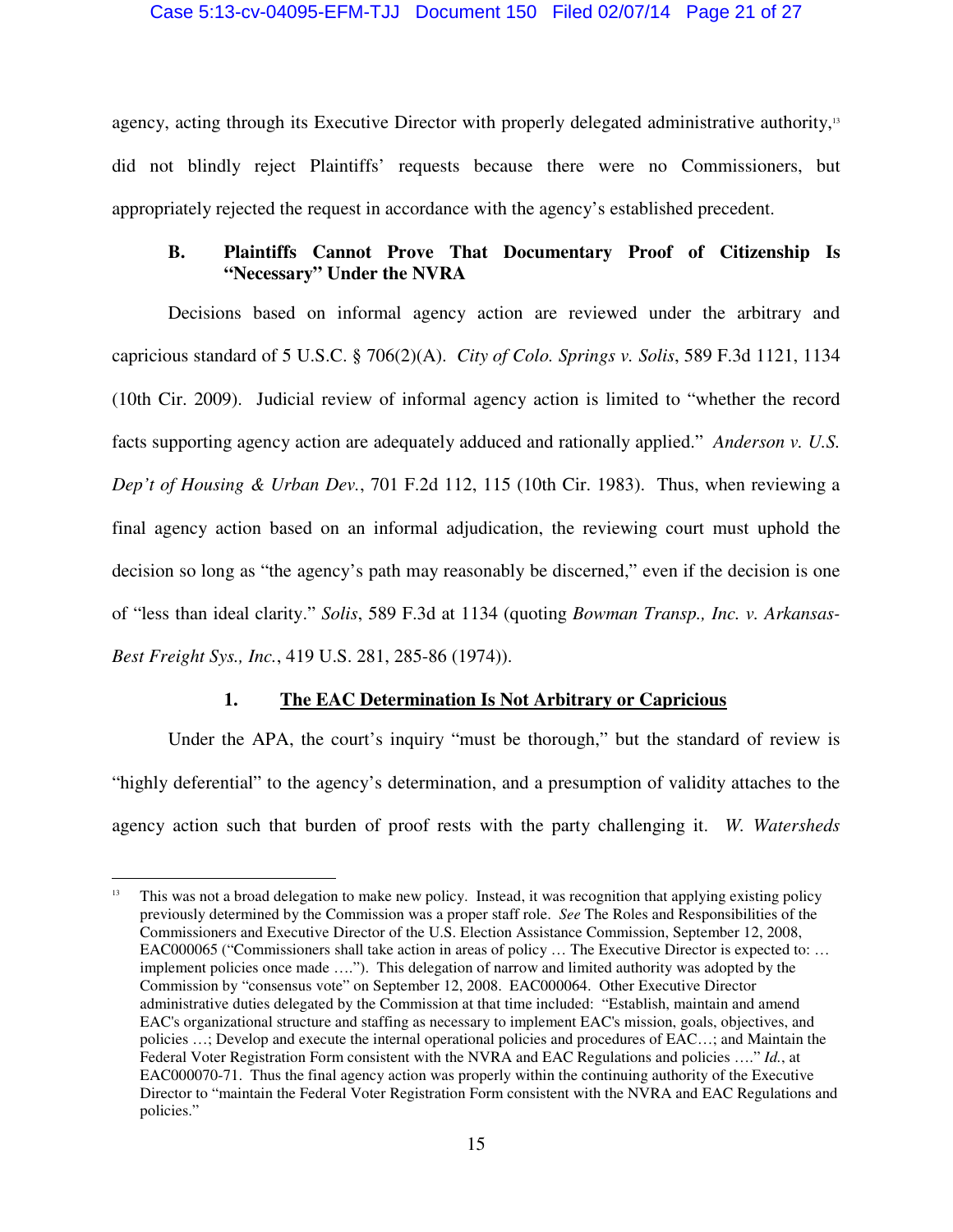#### Case 5:13-cv-04095-EFM-TJJ Document 150 Filed 02/07/14 Page 22 of 27

*Project v. Bureau of Land Mgmt.*, 721 F.3d 1264, 1273 (10th Cir. 2013) (citations omitted); *Aviva Life & Annuity Co. v. F.D.I.C.*, 654 F.3d 1129, 1131 (10th Cir. 2011) (citing *Ecology Ctr., Inc. v. U.S. Forest Serv.*, 451 F.3d 1183, 1188 (10th Cir. 2006)). The duty of a court applying the arbitrary and capricious standard is to "ascertain whether the agency examined the relevant data and articulated a rational connection between the facts found and the decision made." *Aviva Life*, 654 F.3d at 1131. Under this standard, the EAC's 2014 Final Agency Action is clearly not arbitrary or capricious. As discussed above, the EAC's ultimate conclusion is fully consistent with, and in fact mandated by, the EAC's prior reasonable interpretation of the NVRA and its own implementing regulations. Plaintiffs have failed to meet their burden to show that the EAC's determination that documentary proof of citizenship is not necessary is arbitrary and capricious. To the contrary, they provided no reliable evidence of a problem of non-citizen voting, let alone evidence that the problem cannot be addressed without documentary proof.

For example, Kansas claims to have identified eighteen or nineteen non-citizens who registered to vote in 2009 and 2010. Decl. of Brad Bryant  $(10/22/13)$   $\parallel$  3, EAC000611-12; Supp. Decl. Brad Bryant ¶ 5, EAC000620. The underlying evidence, however, fails to support this claim. The methods used to identify these individuals include database matching of the last four digits of an individual's Social Security number, *see* EAC000637, which often yields false positives, since more than one person can have the same name and four digits. Moreover, the search was premised upon a type of license, issued to only non-citizens, Decl. of Brad Bryant (10/22/13) ¶2-3, EAC000611-12, but Plaintiffs do not even consider that these individuals may have naturalized since issued that license.

### **2. The EAC's Decision Does Not Preclude Plaintiffs From Enforcing Their Citizenship Requirements.**

Plaintiffs have also failed to meet their burden to demonstrate that the EAC's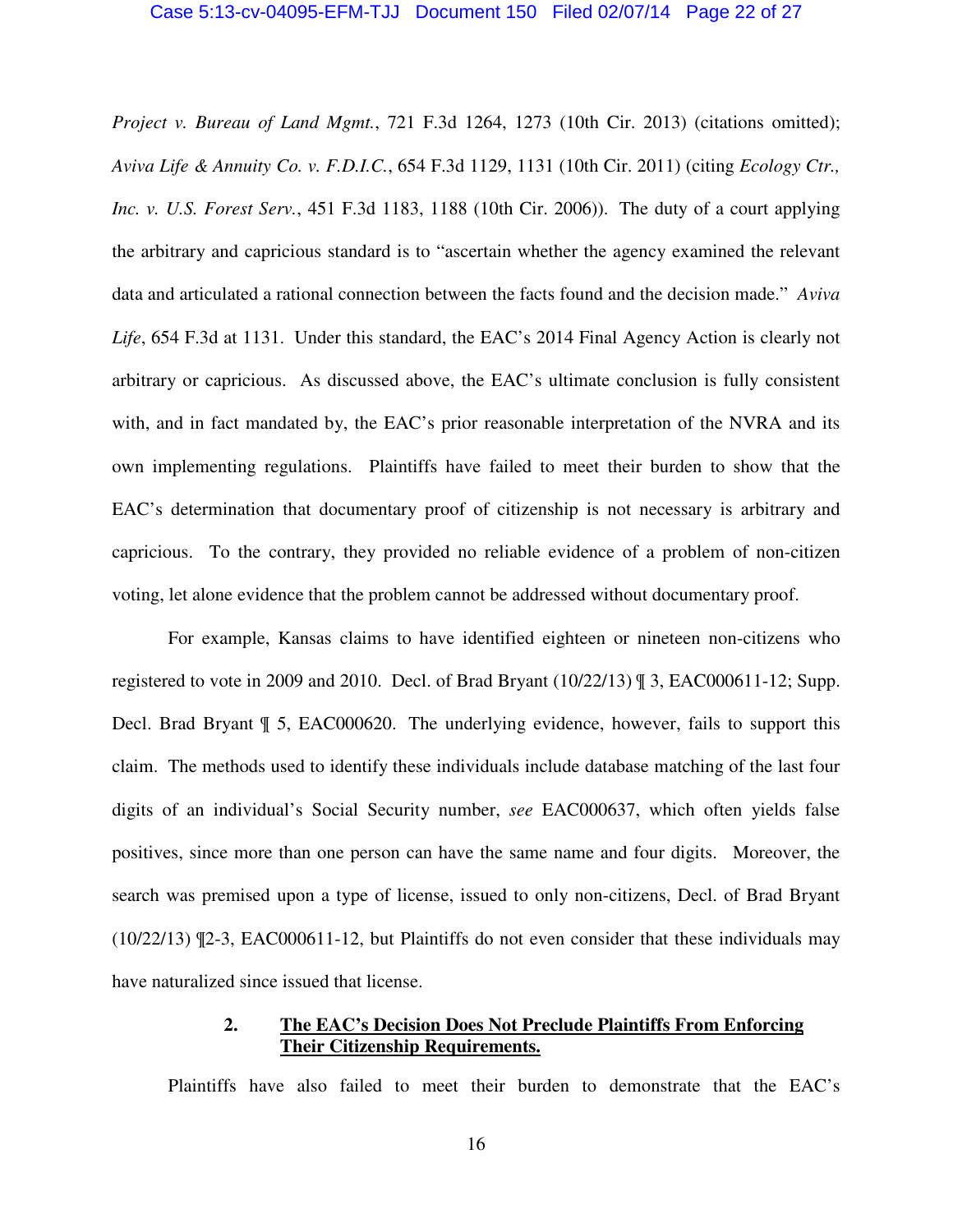#### Case 5:13-cv-04095-EFM-TJJ Document 150 Filed 02/07/14 Page 23 of 27

longstanding interpretation of the statute precludes the States from enforcing their citizenship qualifications. As the EAC decision noted, there are many avenues available to Plaintiffs to confirm citizenship outside of the Federal Form. And as the Supreme Court noted in *ITCA*, "while the NVRA forbids States to demand that an applicant submit additional information beyond that required by the Federal Form, it does not preclude States from 'deny[ing] registration based on information in their possession establishing the applicant's ineligibility."' 133 S. Ct. at 2257 (internal quotations, alteration, and footnote omitted).

*First*, the Federal Form contains a number of self-regulating mechanisms, including the attestation requirement and citizenship check box. EAC Memorandum of Decision ("EAC Decision") at 28; *see also* Decl. of Lloyd Leonard, ¶ 24, EAC000729. Far from being a "mere attestation," the requirement, which includes a penalty of perjury, is like that administered by courts to ensure truthfulness. Moreover, the states may (and do) rely on criminal prosecutions and the deterrence generated thereby to enforce their citizenship requirements. EAC Decision at 37-38; *see also* Kansas Public Comment to EAC, Jan. 2, 2014, Exs. M-O, EAC000632-68; Decl. of Karen Osborne, ¶ 10, EAC001740; Inter Tribal Council of Arizona, Inc., et al. Comment, Jan. 3, 2014, at 10-11 & n.12, EAC001558-59 (citing Arizona's admissions that criminal penalties deter non-citizen voter registration). Federal law, as well as the laws of Arizona and Kansas, impose serious criminal penalties for voter fraud, and are enforced. *See, e.g.*, 18 U.S.C. § 1015(f); 42 U.S.C. § 1973gg-10; Ariz. Rev. Stat. Ann. § 16-182; Kan. Stat. Ann. § 25- 2411. And as the record before the EAC shows, and as Plaintiffs have previously acknowledged, these prosecutions have a particularly strong deterrent effect with respect to non-citizens because unlawful registration by a non-citizen can lead to deportation and/or subsequent inadmissibility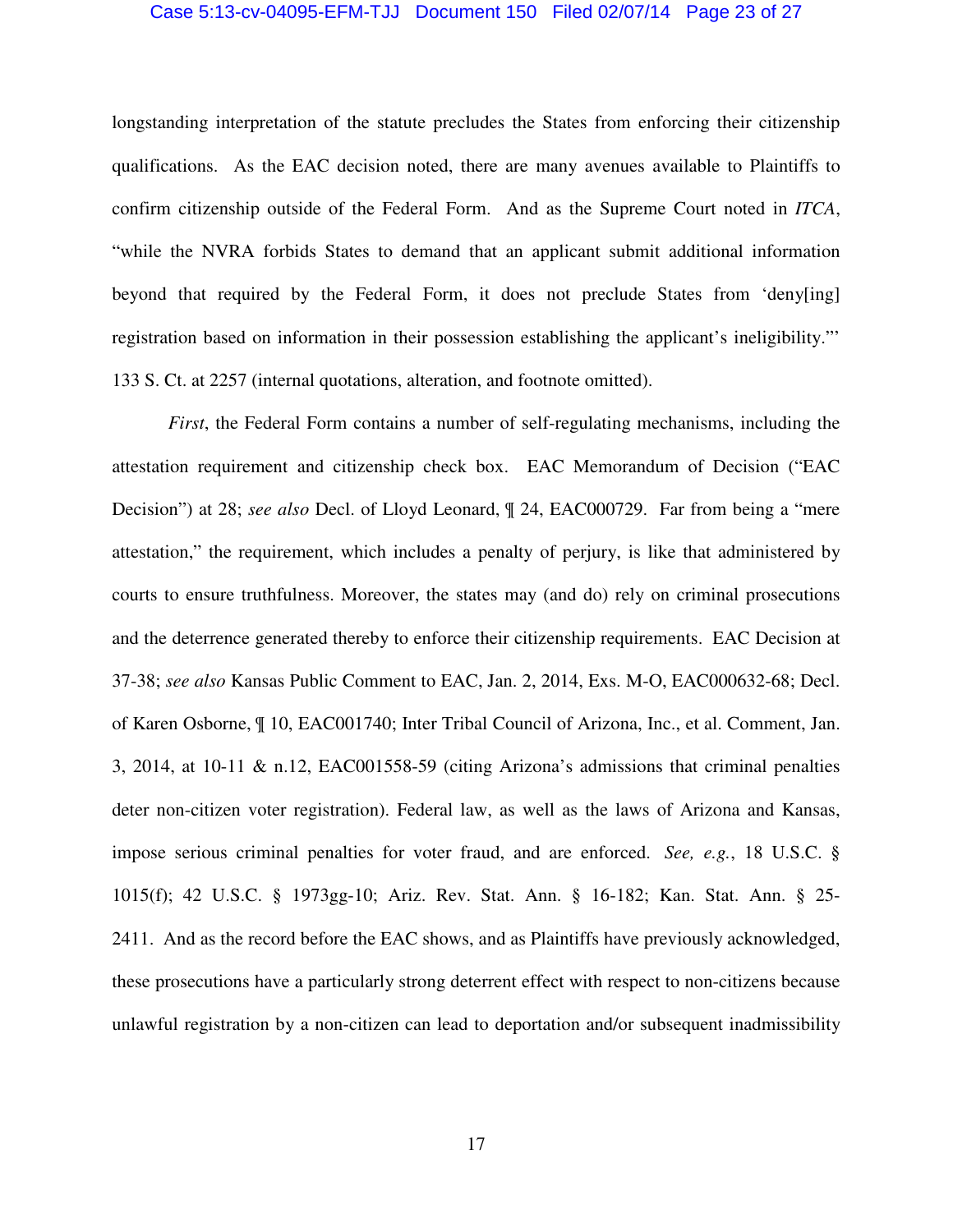#### Case 5:13-cv-04095-EFM-TJJ Document 150 Filed 02/07/14 Page 24 of 27

to the United States. EAC Decision, at 37-38; Dep. of Karen Osborne, Jan. 14, 2008, 29:12- 30:1, EAC001571-72; *see also* 8 U.S.C. §§ 1227(a), 1182(a).

*Second*, Plaintiffs are required under HAVA to coordinate with the States' driver licensing agencies and the Social Security Administration to check the citizenship status of voter registrants. 42 U.S.C. § 15483(a)(5). Kansas itself has demonstrated that it is able to identify potential non-citizens who are registered to vote by reviewing records of those who hold driver's licenses issued only to noncitizens. *See* Decl. of Brad Bryant, ¶¶ 2-3, EAC000611-12; Supp. Decl. of Brad Bryant, ¶ 5, EAC000620.

*Third*, as Arizona has indicated is feasible, Plaintiffs may use information provided by potential jurors seeking excusal from jury duty to determine citizenship. EAC Decision at 39; *see also, e.g.,* Decl. of Karen Osborne, ¶ 10, EAC001740; Dep. of Karen Osborne, Jan. 14, 2008, 91:14-19, EAC001145; Dep. of Karen Osborne, July 31, 2006, 15:23-16:23, EAC001588-89; Decl. of Lloyd Leonard, ¶ 29, EAC000730. Although jurors' excuses may not always be truthful and thus may not be a perfect form of citizenship verification, the records of state jury commissioners are a useful tool for Plaintiffs to enforce their voter registration laws without burdening legitimate registrants.

*Fourth*, the federal government maintains a database of lawful noncitizens and naturalized citizens (the "SAVE" database). EAC Decision, at 39. State and municipal agencies may receive access to this database to verify citizenship status, and several Arizona counties have already implemented the SAVE database as part of their voter registration process. *See id*; *see also* Decl. of Lloyd Leonard, ¶¶ 30-31, EAC000730.

*Fifth*, states may use a national database of birth records to verify citizenship for those born in 50 of the 55 U.S. states and territories. *See* EAC Decision at 40 (describing the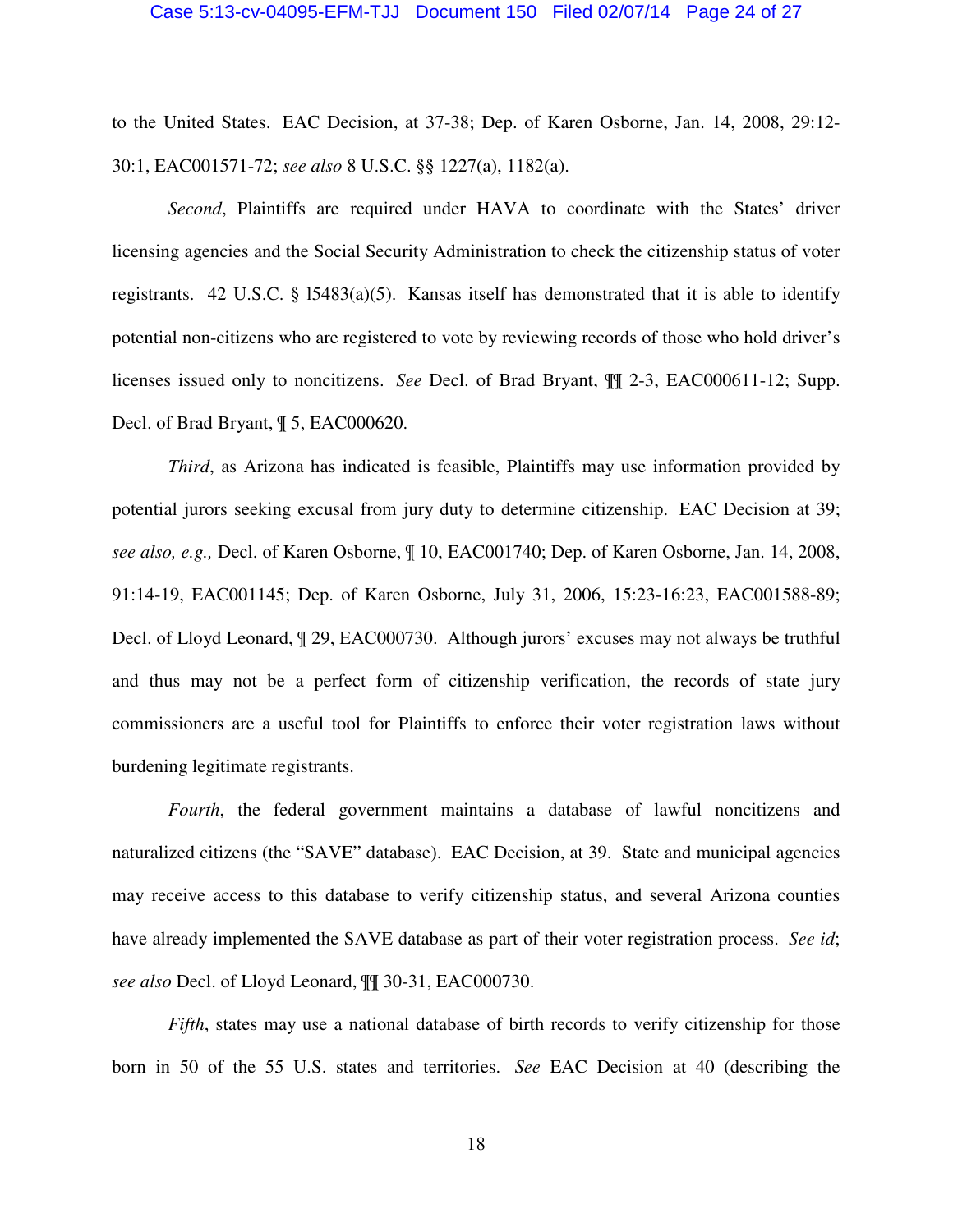#### Case 5:13-cv-04095-EFM-TJJ Document 150 Filed 02/07/14 Page 25 of 27

Electronic Verification of Vital Events System developed by the National Association for Public Health Statistics and Information Systems).

*Finally*, it is undisputed that only a small fraction of voters have actually used the Federal Form. In Maricopa County, Arizona, for instance, "[a]pproximately 3% of voter registration forms received" each year are Federal Forms. Decl. of Tammy Patrick ¶ 12, EAC001742-48 at EAC001744. From August 2012 through October 2013, Maricopa County received a total of approximately 427,000 voter registration forms, and of those, only about 12,600 were Federal Forms. *Id.*  $\mathbb{I}$  11, 12. And, as the EAC noted, to the extent that Plaintiffs seek to verify the citizenship status of this sliver of the electorate, there are "a myriad of means available" for Plaintiffs to do so "without requiring additional information from Federal Form applicants." EAC Decision at 37. Indeed, the States have admitted this outright: "[U]nder Kansas law we have the ability to obtain information unilaterally establishing citizenship." December 13, 2013 Hearing Transcript at 109:11-13. Mr. Kobach represented to the Court at the hearing that Kansas' resources to do so were limited, but given the small number of applicants who actually use the Federal Form, it seems reasonable to expect the State to follow up with these few applicants.

In fact, not only do the States have the means, but they have already put it into practice, as shown by the most recent declaration by Kansas election official Brad Bryant. *See* Pls.' Br., Decl. of Brad Bryant (ECF No. 140-2). Mr. Bryant acknowledges that a simple birth certificate search successfully verified the citizenship of 7,700 registrants who had not submitted documentary proof of citizenship.<sup>14</sup> *Id.* ¶ 4. While it is not explicitly stated in the declaration,

 $\overline{a}$ 

<sup>&</sup>lt;sup>14</sup> It should be noted that the Kansas law in question in this case requires the *applicant* to provide documentary proof of citizenship. Kan. Stat. Ann. § 25-2309(1). In a clear acknowledgement of the unreasonable burden placed on voters by this requirement, Kansas election officials—by conducting birth certificate searches—are apparently providing proof of citizenship for applicants who failed to provide it themselves.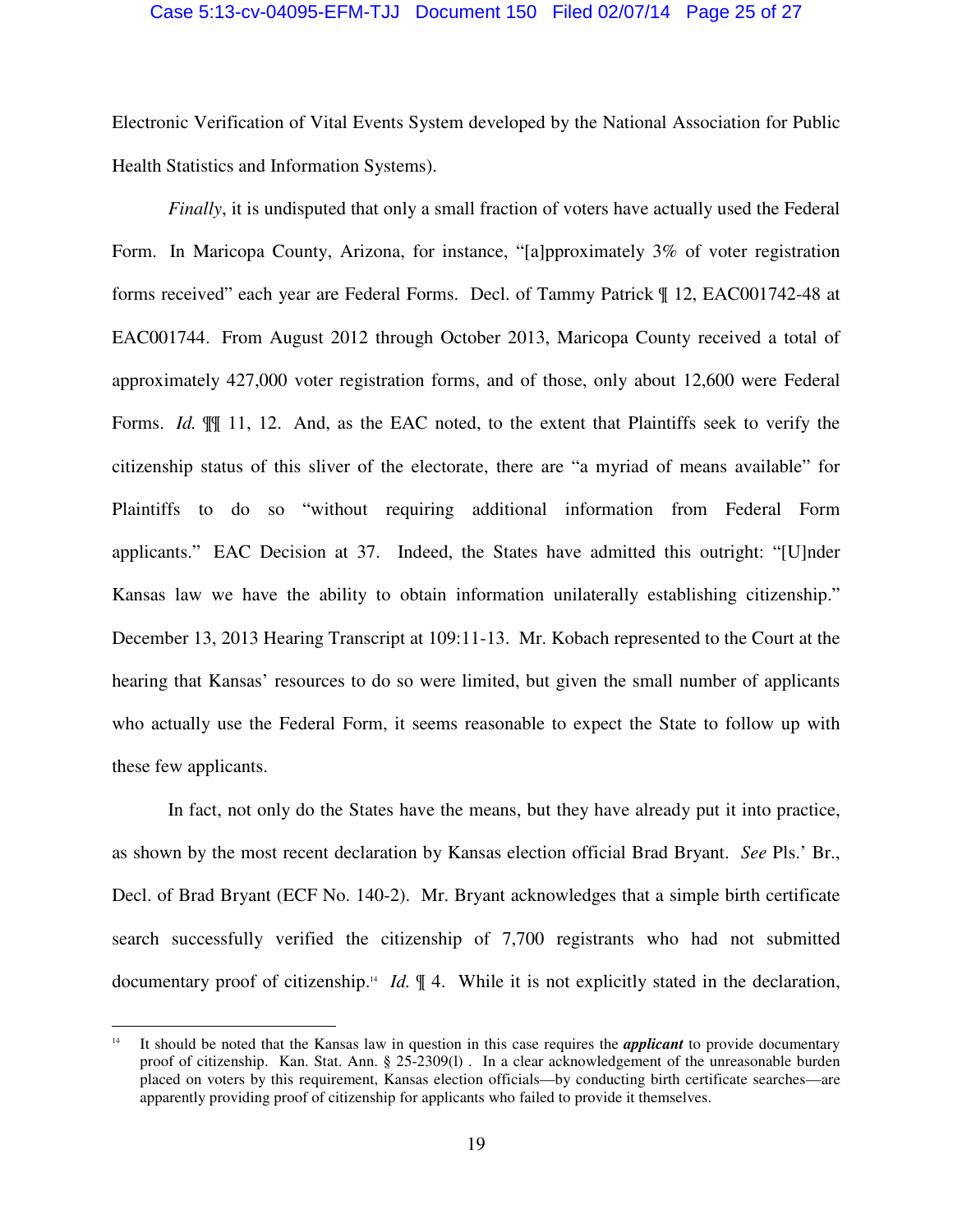#### Case 5:13-cv-04095-EFM-TJJ Document 150 Filed 02/07/14 Page 26 of 27

most if not all of those applicants presumably used the state voter registration form rather than the Federal Form, as most people do. But had those applicants used the Federal Form rather than Kansas' form, and had Kansas not done the birth certificate check, then 7,700 people who are undeniably U.S. citizens would not have been able to vote.

Given this plethora of mechanisms by which states may verify the citizenship of those who register to vote, it is no surprise that only three states (Georgia, Kansas, and Arizona) have even attempted to condition their acceptance of the Federal Form upon the presentation of documentary proof of citizenship. And the fact that even these three states accepted the Federal Form for decades before seeking to add the documentary proof requirement belies any claim that such proof is "necessary."

In short, not only is the EAC entitled to substantial deference regarding its interpretation of "necessary" in the NVRA and its interpretation in subsequent regulations, but Plaintiffs are wholly unable to demonstrate that they would be precluded from enforcing their citizenship requirement without a documentary proof of citizenship requirement in the Federal Form.<sup>15</sup>

#### **IV. CONCLUSION**

For the reasons above, the League respectfully requests that the Court deny Plaintiffs' request to review the EAC's January 17, 2014 decision.

Michael C. Keats (*pro hac vice*) Bonnie L. Jarrett (*pro hac vice*) Adam Teitcher (*pro hac vice*)

 $\overline{a}$ 

 **/s/David G. Seely**  David G. Seely, No. 11397 Fleeson, Gooing, Coulson & Kitch L.L.C. 1900 Epic Center, 301 N. Main

<sup>&</sup>lt;sup>15</sup> Plaintiffs contend that the EAC, in declining to modify the Federal Form, has somehow intruded on the states' sovereign right to set voter qualifications. Pls.' Br. at 11. But this argument mischaracterizes both the nature of the EAC's review and the constitutional underpinning of the statute it administers. Congress charged the EAC with maintaining a uniform national registration form for federal elections—something squarely within Congress's power under the Elections Clause. *See Smiley v. Holm*, 285 U.S. 355, 366 (1932). The agency's rejection of the States' requested change reflects only enforcement of a federal law governing a federal form, not a judgment on state law.